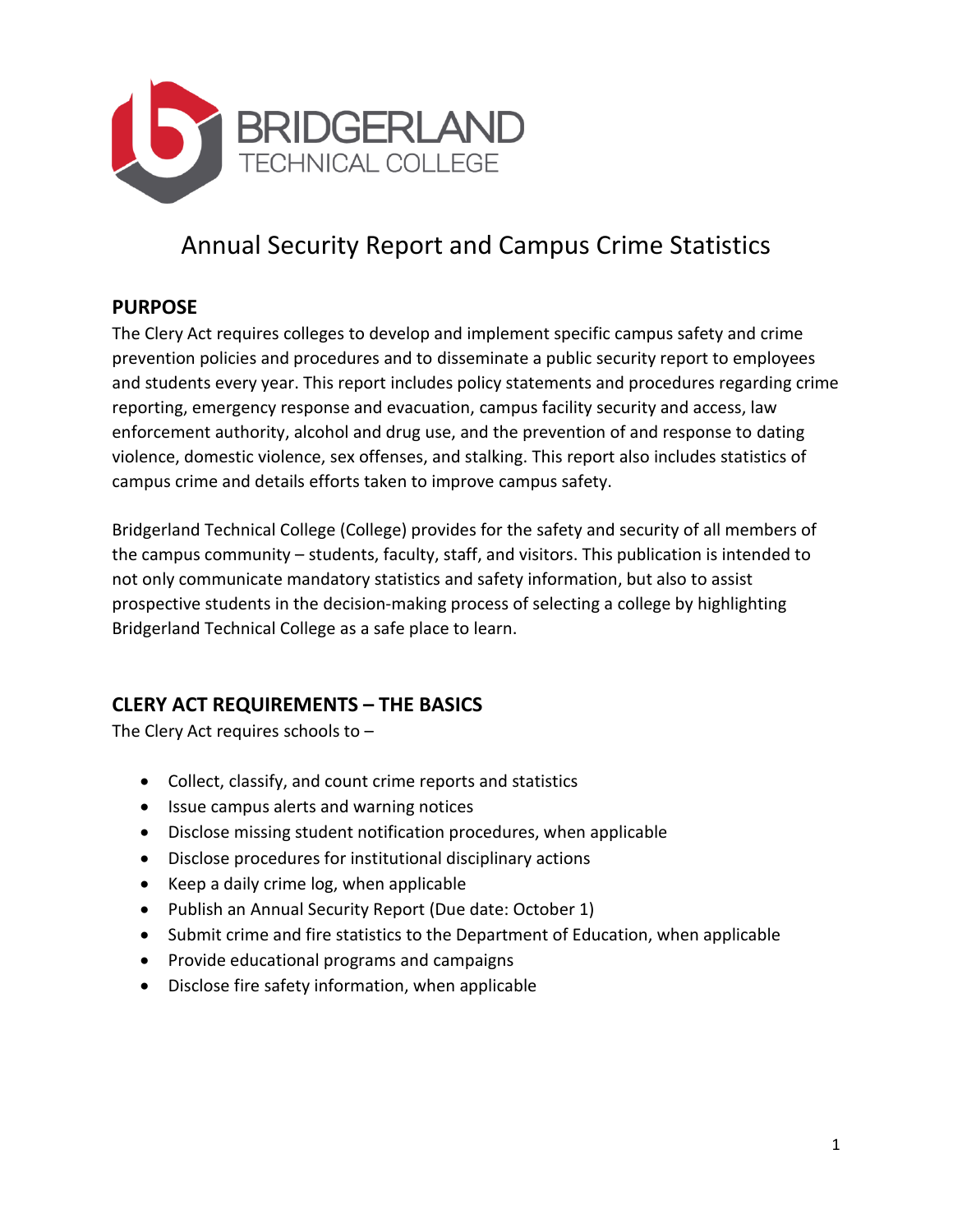# TABLE OF CONTENTS

| PART III: REPORTING, PROCEDURES, POLICY, and NOTIFICATION REQUIREMENTS 8 |  |
|--------------------------------------------------------------------------|--|
|                                                                          |  |
|                                                                          |  |
|                                                                          |  |
| Dating Violence, Domestic Violence, Sex Offenses, and Stalking:          |  |
|                                                                          |  |
|                                                                          |  |
|                                                                          |  |
|                                                                          |  |
|                                                                          |  |
|                                                                          |  |
|                                                                          |  |
|                                                                          |  |
|                                                                          |  |
|                                                                          |  |
|                                                                          |  |
|                                                                          |  |
|                                                                          |  |
|                                                                          |  |
|                                                                          |  |
|                                                                          |  |
|                                                                          |  |
|                                                                          |  |
|                                                                          |  |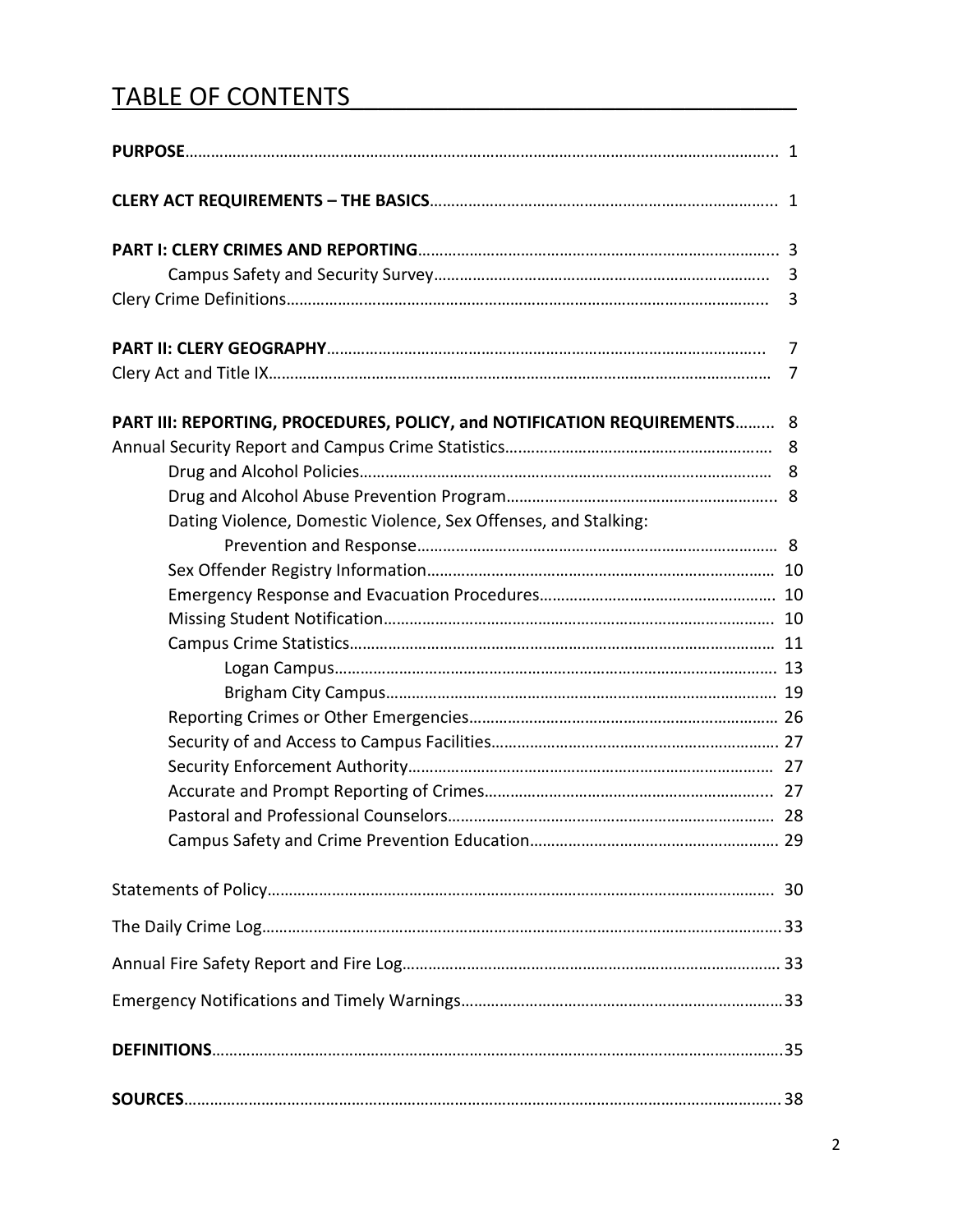# **PART I: CLERY CRIMES AND REPORTING**

Under the Clery Act, a school must report to the Department of Education and disclose in its annual security report certain crime statistics for the three most recently completed calendar years. Institutions also must submit their crime statistics to the Department of Education as part of the annual data collection and survey, including the number of each covered crime that occurred on or within its Clery Geography and that are reported to local police agencies or to another official determined by the institution as campus security authority. Clery reporting does not require the College to initiate an investigation or disclose personally identifiable information about the victim.

**Campus Safety and Security Survey:** Each year, as invited and required by the Department of Education, institutions access the Campus Safety and Security Survey where Clery Act crime statistics are submitted.

## **Clery Crime Definitions**

The definitions of Clery Crimes are the same as specified crimes defined by the Department of Justice, Federal Bureau of Investigation (FBI). Institutions must compile crime statistics for murder and nonnegligent manslaughter, negligent manslaughter, rape, robbery, aggravated assault, burglary, motor vehicle theft, arson, liquor law violations, drug law violations, and illegal weapons possession using the definitions of those crimes from the Summary Reporting System (SRS) User Manual of the Uniform Crime Reporting (UCR) Program. Crime statistics for fondling, incest, and statutory rape use the definitions of those crimes from the National Incident-Based Reporting System (NIBRS) User Manual of the FBI's UCR Program. Crime statistics for the hate crimes of larceny-theft, simple assault, intimidation, and destruction/damage/vandalism of property use the definition provided in the "Hate Crime Data Collection Guidelines and Training Manual" from the FBI's UCR Program. Dating violence, domestic violence, and stalking use the definitions provided in 34 CFR 668.46(a).

Clery Crimes that must be reported are defined as follows:

#### **Criminal Offenses**

**Criminal homicide: Murder and Non-negligent Manslaughter** – The willful (non-negligent) killing of one human being by another. **Negligent Manslaughter** – The killing of another person through gross negligence

**Sex Offenses** – Any sexual act directed against another person without the consent of the victim, including instances where the victim is incapable of giving consent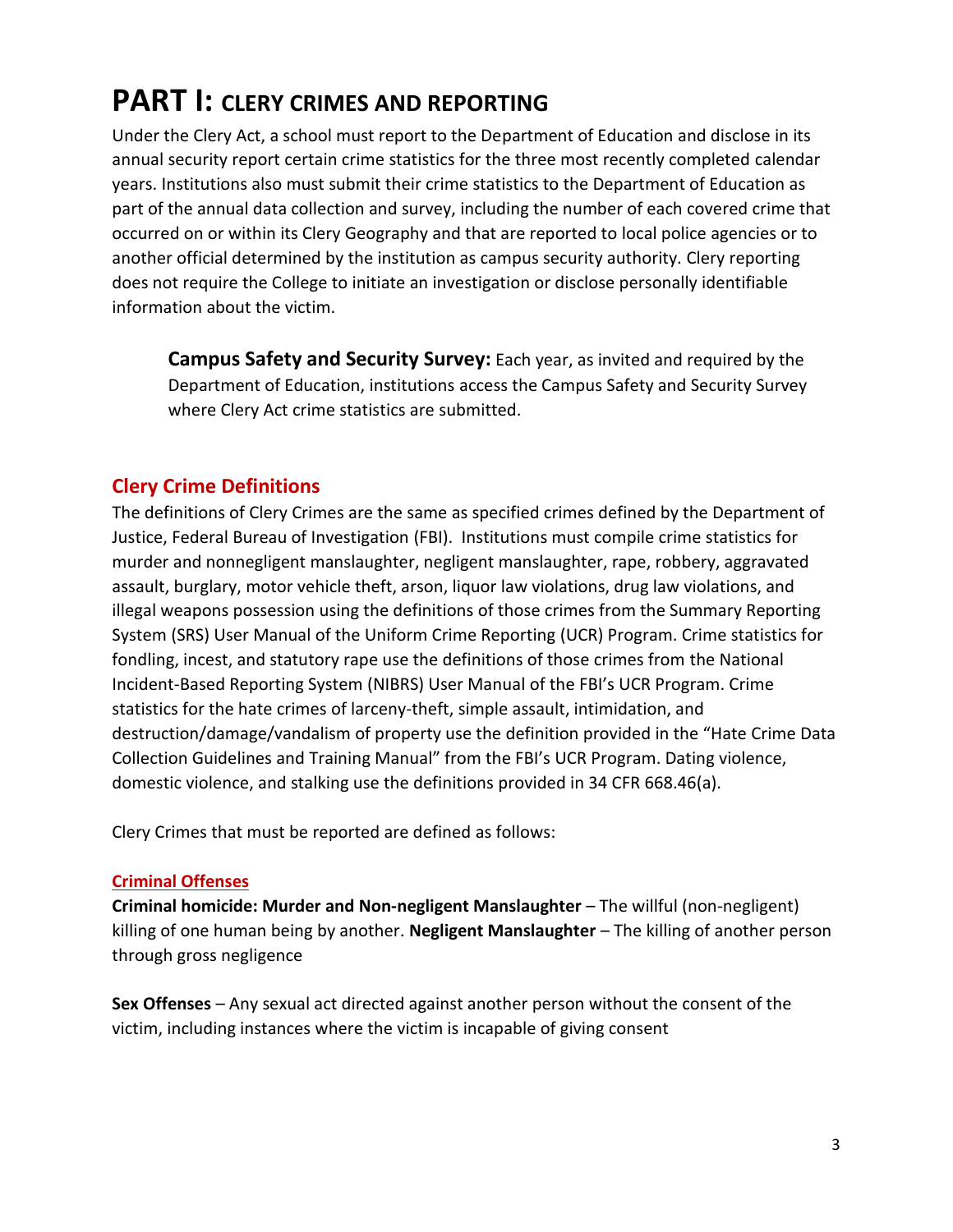**Rape** – Penetration, no matter how slight, of the vagina or anus with any body part or object, or oral penetration by a sex organ of another person, without the consent of the victim

**Fondling** – The touching of the private body parts of another person for the purpose of sexual gratification, without the consent of the victim, including instances where the victim is unable to give consent because of his/her age or because of his/her temporary or permanent mental or physical incapacity

**Incest** – Non-forcible sexual intercourse between persons who are related to each other within the degrees wherein marriage is prohibited by law

**Statutory Rape** – Non-forcible sexual intercourse with a person who is under the statutory age of consent

**Robbery** – The taking or attempting to take anything of value from the care, custody, or control of another person or persons by force or threat of force or violence and/or by putting the victim in fear

**Aggravated Assault** –An unlawful attack by one person upon another for the purpose of inflicting severe or aggravated bodily injury. This type of assault is accompanied by the use of a weapon or by means likely to produce death or great bodily harm

**Burglary** – The unlawful entry into a structure to commit a felony or a theft. For reporting purposes this definition includes unlawful entry with intent to commit a larceny or felony, breaking and entering with intent to commit a larceny, housebreaking, safecracking, and all attempts to commit any of the aforementioned

**Motor Vehicle Theft** – The theft or attempted theft of a motor vehicle. (Classify as motor vehicle theft all cases where automobiles are taken by persons not having the lawful access even though the vehicles are later abandoned- including joyriding)

**Arson** – Any willful or malicious burning or attempt to burn, with or without intent to defraud, a dwelling house, public building, motor vehicle or aircraft, personal property of another, etc

#### **Hate Crimes (any of the above-mentioned offenses, and any incidents of)**

A hate crime is a criminal offense that manifests evidence that the victim was intentionally selected because of the perpetrator's bias against the victim. Under the Clery Act, Hate Crimes include any of the above offenses motivated by bias.

**Categories of bias** include the victims actual or perceived race, gender, gender identity, religion, sexual orientation, ethnicity, national origin, and disability as described by 20 US Code 1092(f)(1)(F)(ii)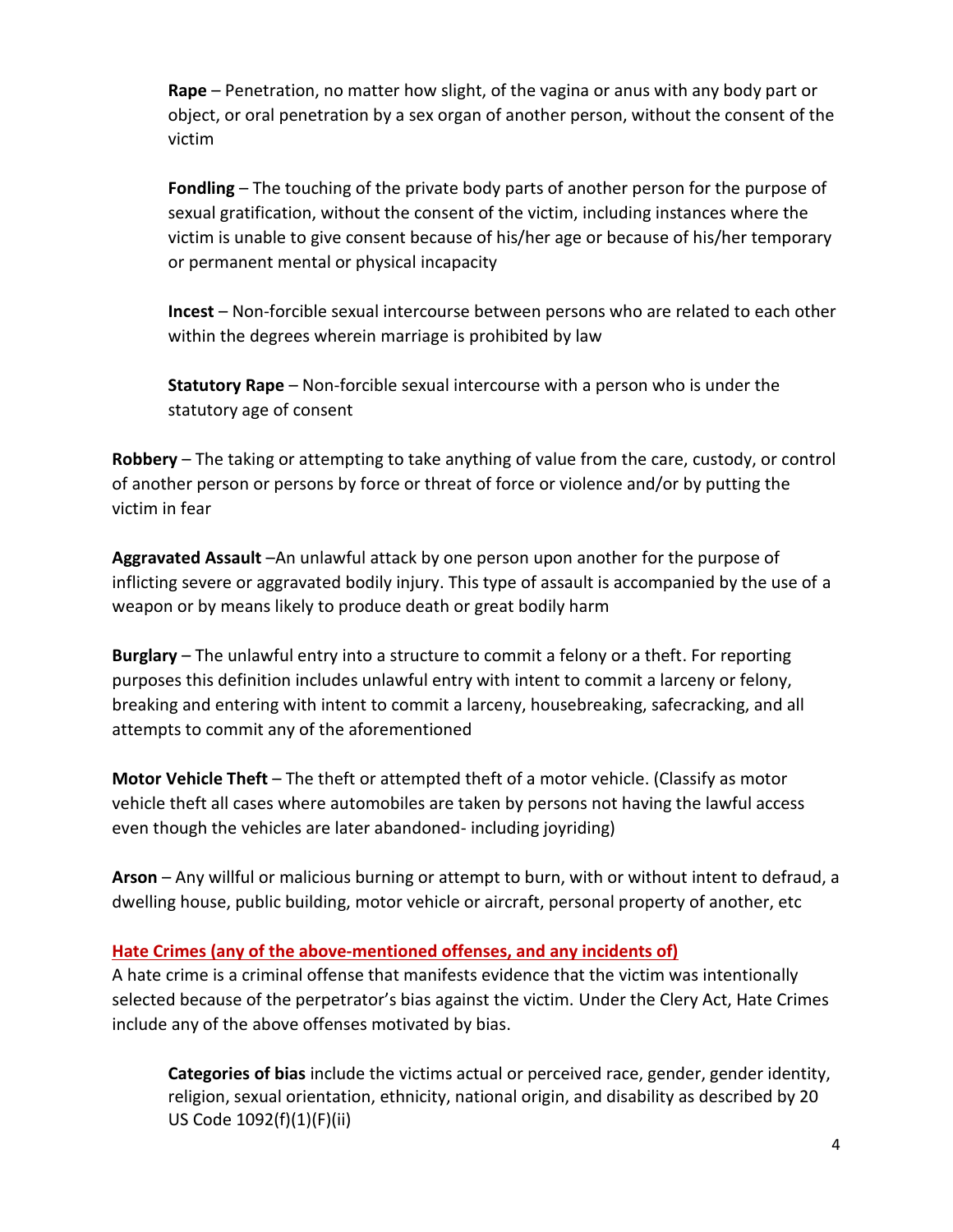Institutions must disclose hate crime statistics for all Clery-reportable offenses. Larceny-Theft, Simple Assault, Intimidation, and Destruction/damage/vandalism of property are only included in Clery statistics if they are determined to be hate crimes.

**Larceny-theft** – The unlawful taking, carrying, leading, or riding away of property from the possession or constructive possession of another. Attempted larcenies are included. Embezzlement, confidence games, forgery, worthless checks, etc., are excluded

**Simple Assault** – An unlawful physical attack by one person upon another where neither the offender displays a weapon, nor the victim suffers obvious severe or aggravated bodily injury involving apparent broken bones, loss of teeth, possible internal injury, severe laceration, or loss of consciousness

**Intimidation** – To unlawfully place another person in reasonable fear of harm through the use of threatening words and/or other conduct, but without displaying a weapon or subjecting the victim to actual attack

**Destruction, Damage, or Vandalism of Property** – To willfully or maliciously destroy, damage, deface, or otherwise injure any real or personal property without the consent of the owner or the person having custody or control of it

#### **VAWA Offenses**

**Domestic Violence** – Includes felony or misdemeanor crimes of violence committed by a current or former spouse or intimate partner of the victim; by a person with whom the victim shares a child in common; by a person who is cohabitating with or has cohabitated with the victim as a spouse or intimate partner; by a person similarly situated to a spouse of the victim under the domestic or family violence laws of the jurisdiction in which the crime of violence occurred; or by any other person against an adult or youth victim who is protected from that person's acts under the domestic or family violence laws of the jurisdiction in which the crime of violence occurred

**Dating Violence** – Violence committed by a person who is or has been in a social relationship of a romantic or intimate nature with the victim. The existence of such a relationship shall be determined based on the reporting party's statement and with consideration of the length of the relationship, the type of relationship, and the frequency of interaction between the persons involved in the relationship. Dating violence includes, but is not limited to, sexual or physical abuse or the threat of such abuse

**Stalking** – Engaging in a course of conduct directed at a specific person that would cause a reasonable person to fear for his or her safety or the safety of others; or suffer substantial emotional distress. For the purposes of this definition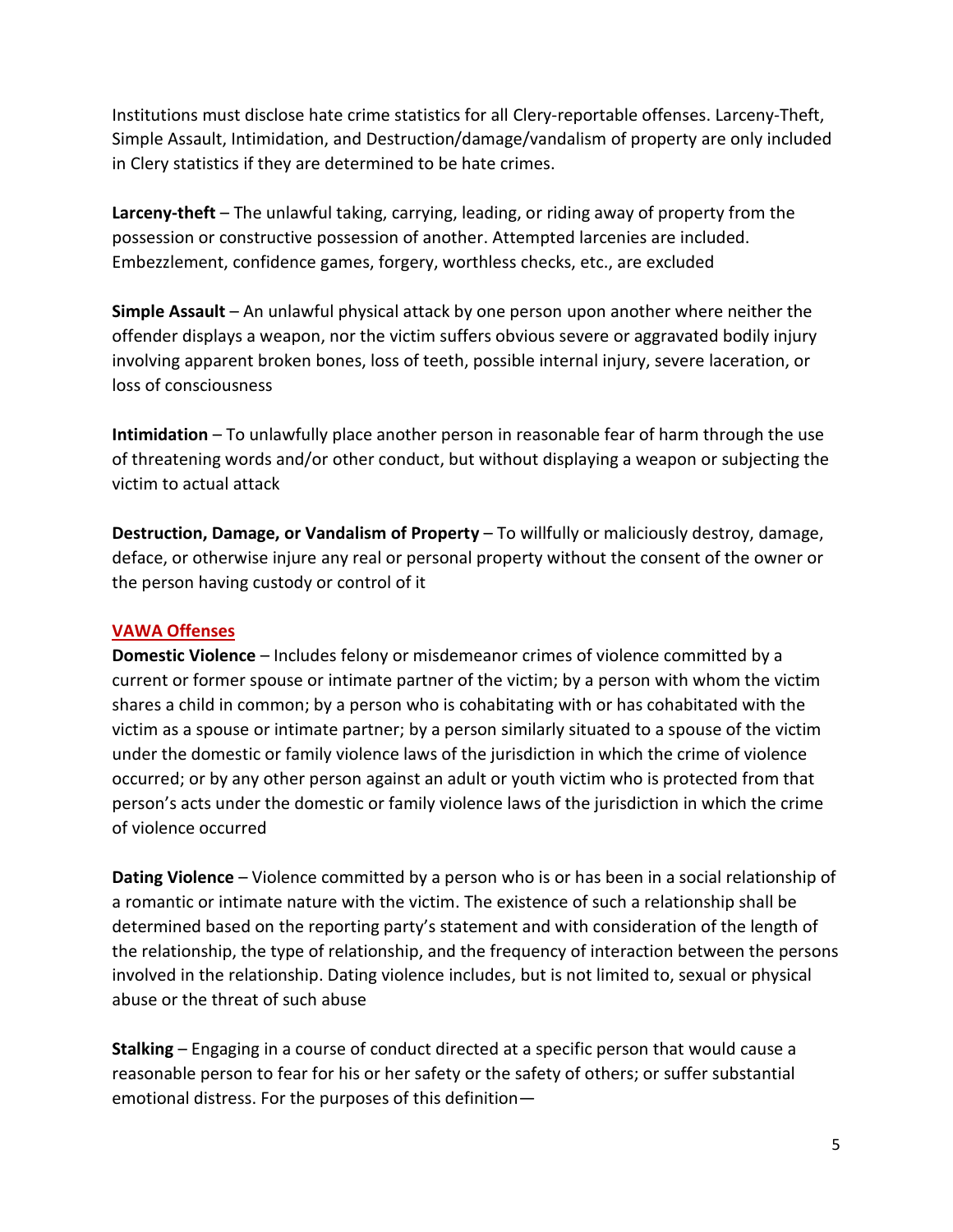**Course of conduct** - means two or more acts, including, but not limited to, acts in which the stalker directly, indirectly, or through third parties, by any action, method, device, or means, follows, monitors, observes, surveils, threatens, or communicates to or about a person, or interferes with a person's property

**Reasonable person** – means a reasonable person under similar circumstances and with similar identities to the victim

**Substantial emotional distress** – means significant mental suffering or anguish that may, but does not necessarily, require medical or other professional treatment or counseling

#### **Arrests and Referrals for Disciplinary Action**

**Illegal Weapons Possession** – The violation of laws or ordinances prohibiting the manufacture, sale, purchase, transportation, possession, concealment, or use of firearms, cutting instruments, explosives, incendiary devices, or other deadly weapons

**Drug Abuse Violations** – The violation of laws prohibiting the production, distribution, and/or use of certain controlled substances and the equipment or devices utilized in their preparation and/or use. The unlawful cultivation, manufacture, distribution, sale, purchase, use, possession, transportation, or importation of any controlled drug or narcotic substance. Arrests for violations of State and local laws, specifically those related to the unlawful possession, sale, use, growing, manufacturing, and making of narcotic drugs

**Liquor Law Violations** –The violation of state or local laws or ordinances prohibiting the manufacture, sale, transportation, possession, or use of alcoholic beverages, not including driving under the influence and drunkenness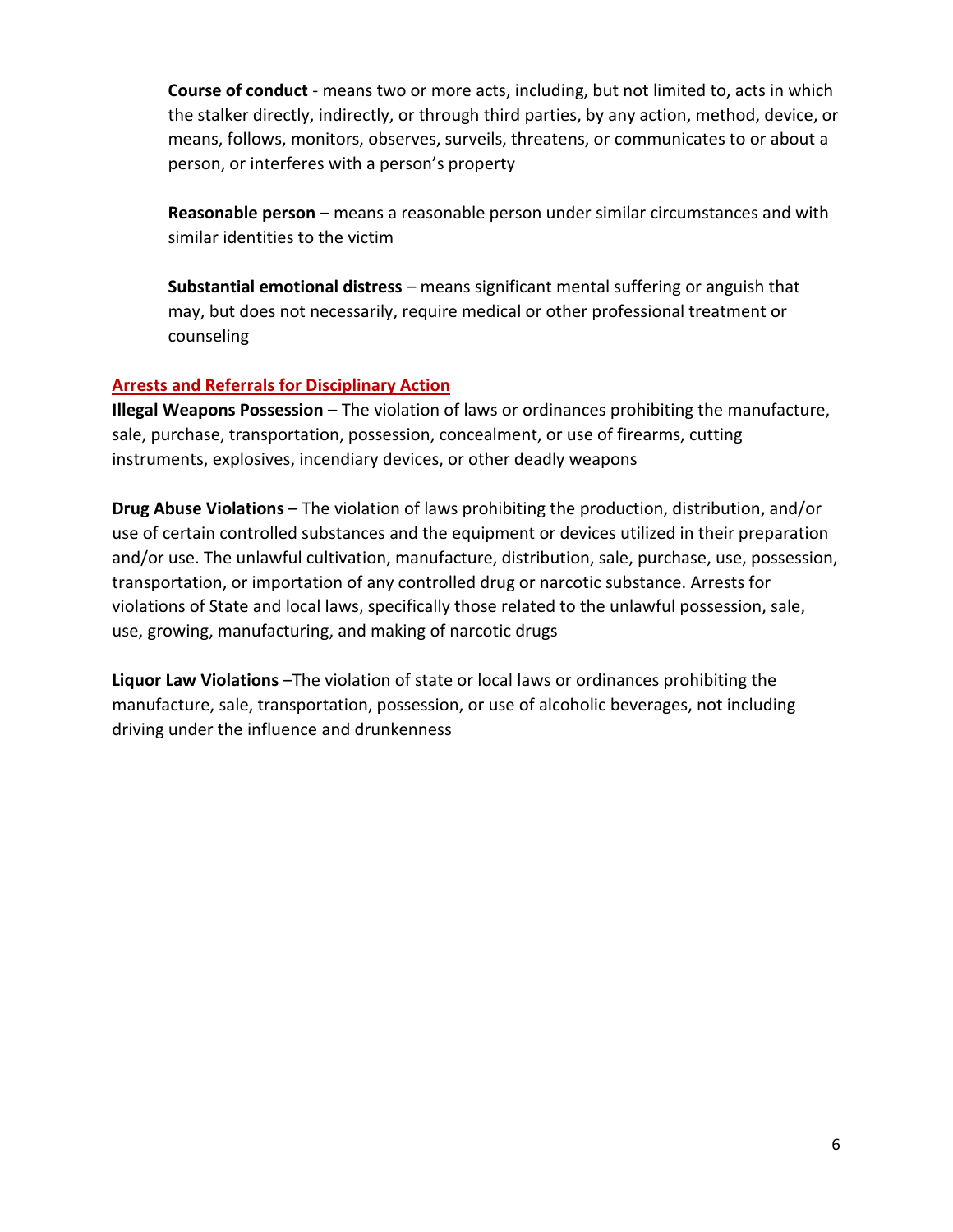# **PART II: CLERY GEOGRAPHY**

Clery geography requirements are intended to inform the campus community of crimes so that members of the community are aware of any safety issues and may take steps to protect their own safety. For the purposes of collecting statistics on covered crimes for submission to the Department of Education and inclusion in an institutions annual security report, Clery geography includes: 1) on campus; 2) non-campus building or property; and 3) public property. Institutions are required to record crimes by location. Locations are defined in 34 CFR 668.46(a).

**"Campus"** is any building owned or controlled by an institution within the same contiguous geographic area and used by the institution in direct support of, or in a manner related to, the institutions educational purposes.

o As it relates to the college, "campus" includes the buildings located at 1301 North 600 West, Logan; 1410 North 1000 West, Logan; and 325 West 1100 South, Brigham City

**"Public property"** includes all public property within the same reasonably contiguous geographic area of the college, such as those thoroughfares, streets, sidewalks, and parking facilities, that are within the campus, or immediately adjacent to and accessible from the campus.

**"Non-campus building or property"** means any building or property owned or controlled by a student organization officially recognized by the institution; or any building or property owned or controlled by the institution that is used in direct support of, or in relation to, the institutions educational purposes, is frequently used by students, and is not within the same reasonable contiguous geographic area of the institution.

o The College does not recognize any student organizations and does not own or control other such properties as described

**Clery Act and Title IX:** Under Title IX, an institutions obligation to address sexual harassment in a recipients "education program or activity" is a separate inquiry from an institution of higher education's obligations with respect to Clery Geography. While the two concepts overlap, they are not coterminous, and the two laws (Clery Act and Title IX) serve separate purposes and have separate obligations for entities covered by both laws. Sexual harassment, under Title IX and as defined in 34 CFR 106.30(a), covers a wider range of misconduct than the sex offenses covered under the Clery Act and does not impose a geographical limit on institutions responsibilities.

See policy 500.533 Title IX and Protection from Sex Discrimination located on the College's Plans, Policies, & Procedures webpage:<https://btech.edu/about-us/policies-2/>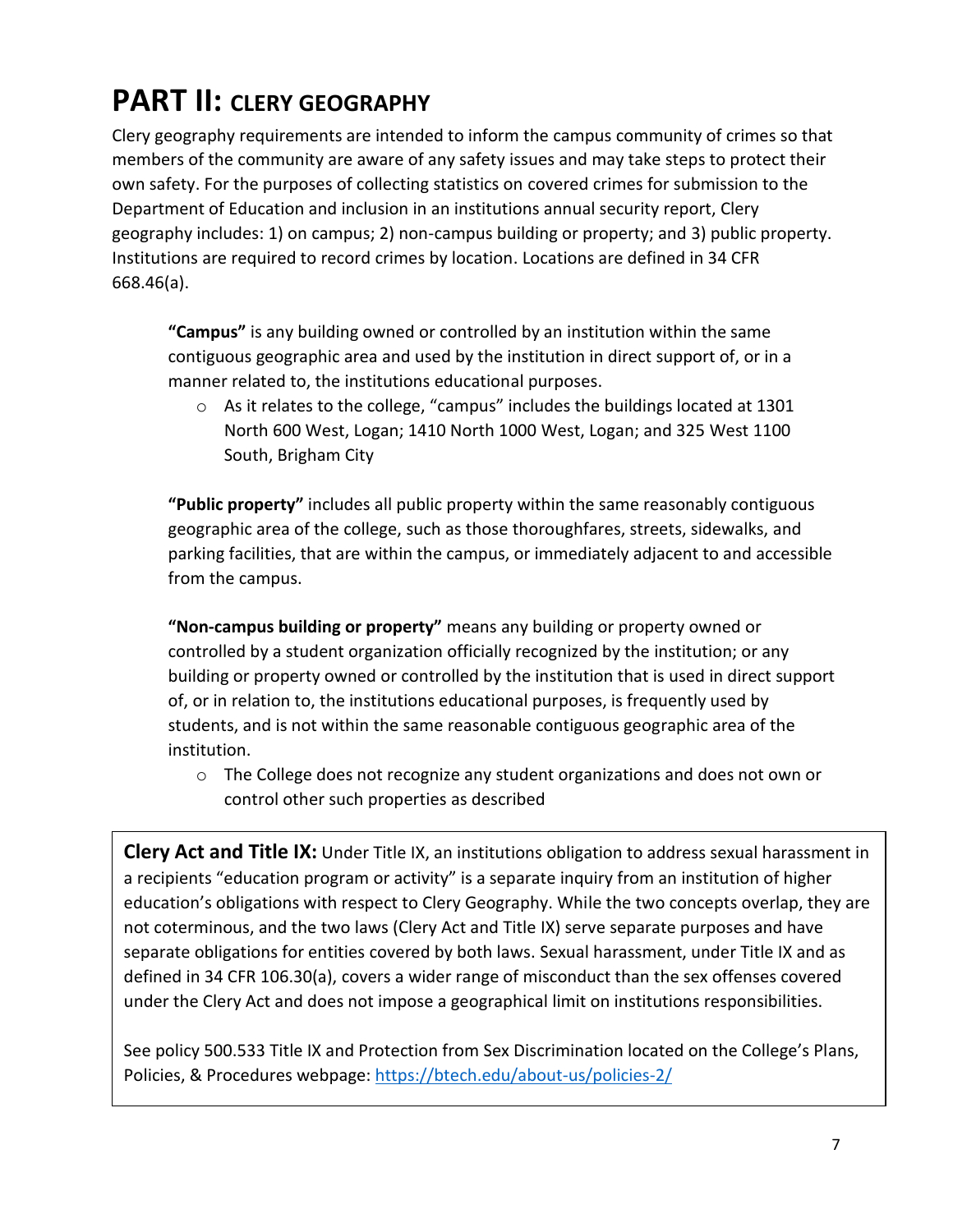# **PART III: REPORTING, PROCEDURES, POLICY, and NOTIFICATION REQUIREMENTS**

# **Annual Security Report and Campus Crime Statistics**

Institutions must publish and disseminate a security report and crime statistics by October  $1<sup>st</sup>$  of each year. This publication is posted on the College's Consumer Information Disclosures webpage, [https://btech.edu/consumer-info/,](https://btech.edu/consumer-info/) under the heading: Annual Security Report and Campus Crime Statistics (including safety policies, procedures, response, and prevention).

A notice of the availability of the Annual Security Report and Campus Crime Statistics will be provided to all current and prospective students and employees prior to October 1. This notice includes: 1) a statement of the report's availability; 2) a statement that a paper copy will be provided upon request and how to obtain one; 3) a brief description of the contents; and 4) the exact electronic address of the report.

The following are required contents of this report--

#### **Drug and Alcohol Policies**

The College provides for a safe and productive work and educational environment that is free from the effects of the unlawful possession, use, or distribution of drugs and alcohol. See policy 300.313 Drug- and Alcohol-free Workplace; Drug and Alcohol Testing, and 600.640 Student/Visitor Drug- and Alcohol-Free Education Environment for more information. These policies are located on the Colleges Plans, Policies, & Procedures webpage:<https://btech.edu/about-us/policies-2/>

#### **Drug and Alcohol Abuse Prevention Program**

The College has adopted and implemented an effective Drug and Alcohol Abuse Prevention Program. This program is published on the College's Consumer Information webpage: [https://btech.edu/consumer-info/.](https://btech.edu/consumer-info/)

# **Dating Violence, Domestic Violence, Sex Offenses, and Stalking: Prevention and Response**

The College is committed to maintaining an environment that is free from the acts of sexual misconduct/harassment and the range of behaviors associated with it. The College prohibits the crimes of dating violence, domestic violence, sexual assault, and stalking.

#### **Prevention**

The College promotes appropriate interactions between all persons in the workplace and educational environment (including all incoming students and new employees) by providing ongoing training, educational programs, and campaigns promoting the awareness and prevention of dating violence, domestic violence, sexual assault, and stalking.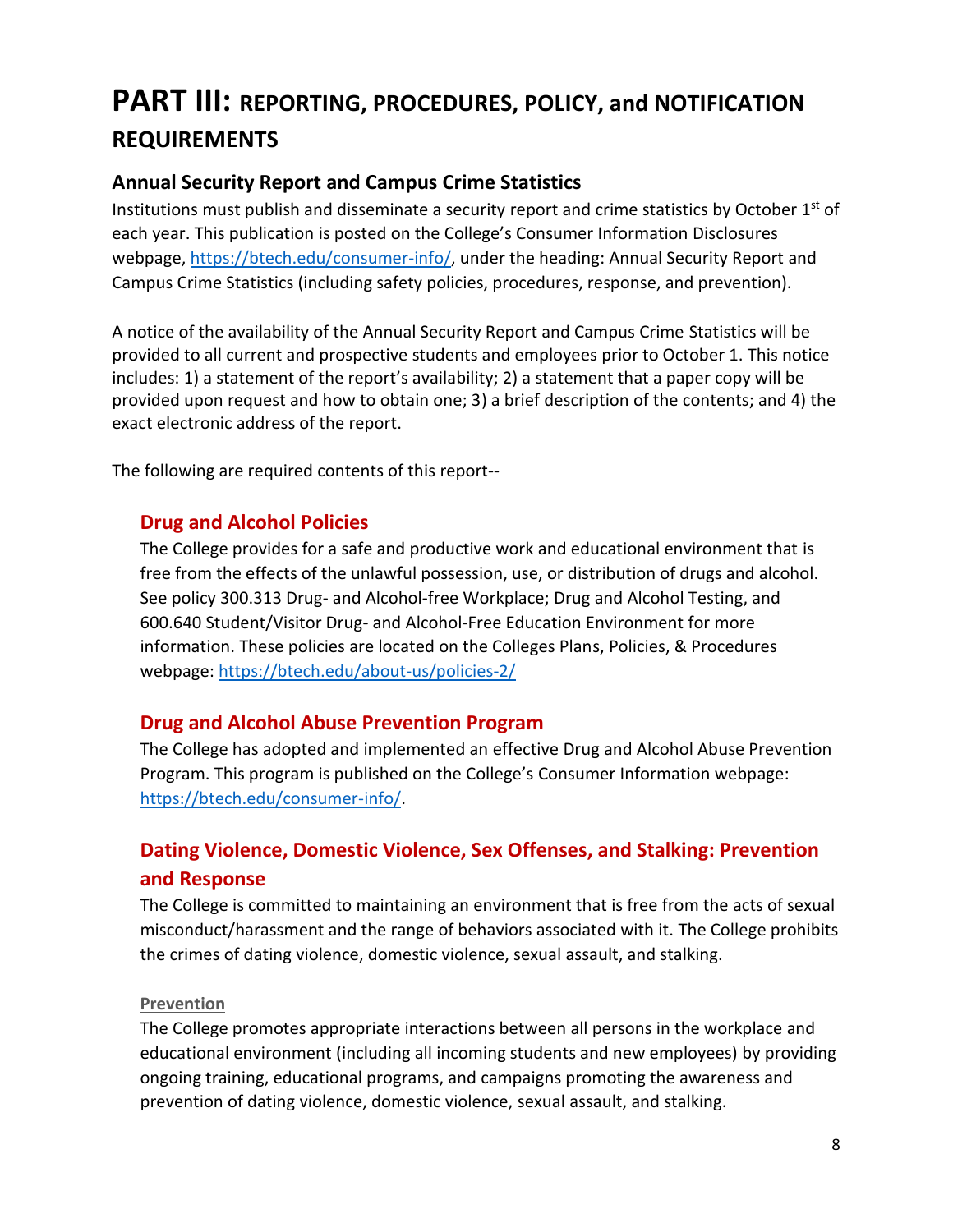- The College annually offers training to faculty, staff, and students via Vector Solutions, a platform that connects information and technology to deliver knowledge that helps achieve better outcomes and safeguard lives. This interactive training provides an overview of sexual assault, teaches awareness, and empowers everyone to take action to prevent against it. As a primary prevention program this training defines said crimes, states that the College prohibits such crimes, provides a definition of "consent" in reference to sexual activity, and describes safe and positive options for bystander intervention, and information on risk reduction.
- Additionally, the College has developed a Health and Safety Plan (500.537) that complies with all federal and state laws and addresses covered offenses. All of the Colleges Plans, Policies, & Procedures may be found on the Colleges website: <https://btech.edu/about-us/policies-2/>
- The college has a dedicated Student Guide webpage entitled Sexual Harassment [\(https://btech.edu/students/sexual-harassment/\)](https://btech.edu/students/sexual-harassment/) that outlines steps an individual may take if they have dealt with sexual harassment (including domestic violence, dating violence, sexual assault, and stalking) and which may be used to discourage unwelcome or inappropriate behavior from becoming a crime.

#### **Response**

The College responds to reported allegations of dating violence, domestic violence, sexual assault, and stalking and provides resources and supportive measures to those involved.

• The College's Title IX and Protection from Sex Discrimination policy prohibits sexual harassment (including dating violence, domestic violence, sexual assault, and stalking) in its programs and activities and outlines procedures the College will follow when such offences are reported. Policy 500.533 and other related policies, such as Sexual Misconduct (600.612) and Sexual Harassment (300.339), can be found on the College's Plans, Policies, & Procedures webpage: [https://btech.edu/about-us/policies-2/.](https://btech.edu/about-us/policies-2/)

Policy 500.533 Title IX and Protection from Sex Discrimination outlines procedures victims should follow if a crime of dating violence, domestic violence, sexual assault, or stalking has occurred. This policy describes the disciplinary proceeding used by the school, how to file a complaint, the standard of evidence that will be used, and the range of protective measures that the school may offer. This policy also lists the possible sanctions that the school may impose and includes information about victim confidentiality and recordkeeping.

• Counseling, health, advocacy, victim/survivor, and other services are available in our local community. The College provides a list of these services on the Community Resources <https://btech.edu/community-resource-page/> page of its website.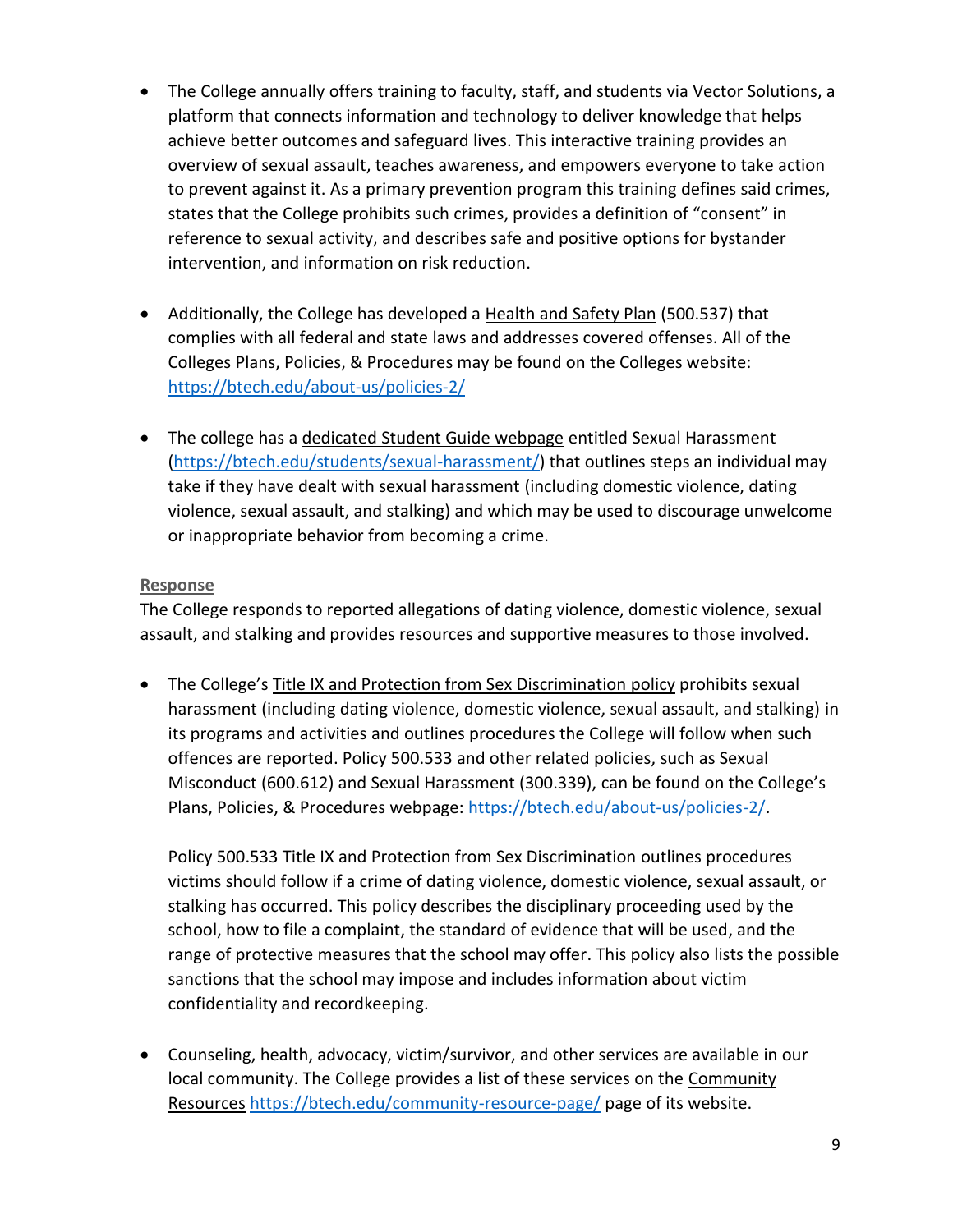## **Sex Offender Registry Information**

The Federal Campus Sex Crimes Prevention Act (amends 42 United States Code 14071), and the Utah Sex Offender Registration Act (77-27-21.5 UCA) requires institutions of higher learning to issue a statement in this report detailing where members of their campus community can obtain information concerning registered sex offenders. It also requires sex offenders who are required to register under state law, to provide notice of their enrollment or employment at any institution of higher learning in the state where he or she resides.

The public may access sex offender information through local police departments or by contacting the College's security office or Risk Management Coordinator. More information is available from the Utah Department of Corrections Sex Offender Registry website: <https://corrections.utah.gov/>

#### **Emergency Response and Evacuation Procedures**

The physical wellbeing of our campus community is priority. The College has developed emergency response and evacuation procedures for various human-caused and natural emergencies including injury/illness, fire, earthquake, mental/behavioral health, violence, and other threats or disturbances.

The College takes reasonable precautions to ensure the health and safety of its employees, students, and guests by making available—

- A Health and Safety Plan (500.537) which is available on the College Plans, Policies, & Procedures webpage: [https://btech.edu/about-us/policies-2/.](https://btech.edu/about-us/policies-2/)
- A Campus Health & Safety Emergency Response booklet, which provides the framework for an organized response to various emergencies. This booklet is posted in all classrooms, shops, and offices near fixed-line telephones and in other key locations throughout campus.
- Evacuation plans that are posted at primary, secondary, and other accessible egress/exit points throughout our campuses.

It is recommended that students and employees become familiar with these resources prior to an emergency. Emergency response and evacuation procedures are publicized and tested on an annual basis. A description of the test exercise, the date, time and whether it was announced or unannounced will be documented by the Risk Management Committee.

## **Missing Student Notification**

College's must establish a missing student notification policy only if it maintains on-campus housing. The College does not maintain any on-campus housing at any of its campuses.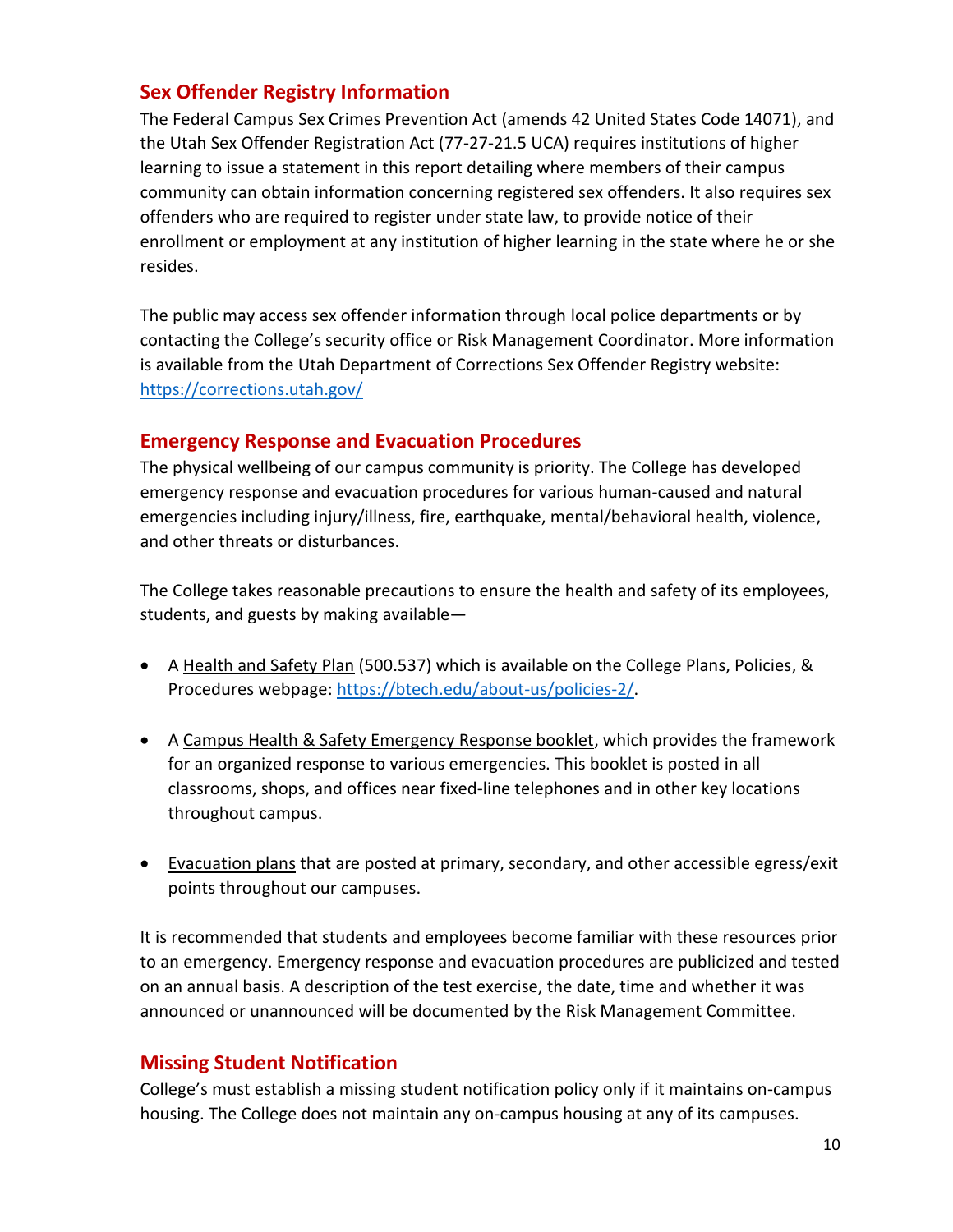#### **Campus Crime Statistics**

The College collaborates with Logan City Police Department (LCPD) to more thoroughly provide for the law enforcement and security needs of employees and students at the Logan Campus. Crime statistics relative to this campus are managed and maintained by a sworn police officer assigned as the school resource officer (SRO) for the College and reported to the Associate Vice President for Student Services. The Main and West buildings and property are considered to be within a reasonably contiguous geographic area and shall be considered one campus for purposes of reporting crime statistics.

The Associate Vice President for Student Services is primarily responsible for obtaining from the Brigham City Police Department crime statistics occurring at our Brigham City Campus. An assigned facilitator at the Brigham City Campus will involve the Brigham City Police Department as appropriate for reporting offenses. The Brigham Campus is not considered to be within a reasonably contiguous geographic area of the Logan Campus and shall be considered a separate campus for purposes of reporting crime statistics.

In complying with the statistical reporting requirements, the College will make a reasonable, good faith effort to obtain statistics for covered crimes that occurred on or within the institutions Clery geography and may rely on the information supplied by the local or State police agency. The College is not responsible for the failure of the police agency to supply the required statistics.

All reported crimes are recorded and must be recorded by calendar year. An institution must record a crime statistic for the calendar year in which the crime was reported to local police or to a campus security authority. Campus security authorities should ensure that the Associate Vice President for Student Services and the SRO are made aware of crimes reported to them for inclusion in the statistics. Crimes must be recorded by location as defined by Clery geography. Hate crimes must also be recorded by category of bias that motivated the crime.

When recording reports of stalking that include activities in more than one calendar year, an institution must record a crime statistic for each and every year in which the course of conduct is reported to a local police agency or to a campus security authority. An institution must record each report of stalking as occurring at only the first location within the institutions Clery geography in which a perpetrator engaged in the stalking course of conduct, or a victim first became aware of the stalking.

Crime statistics includes all covered crimes occurring on Clery geography that are reported to a campus security authority for purposes of Clery reporting. Clery reporting does not require initiating an investigation. Statistics do not identify victims of crimes or persons accused of crimes. An institution may not withhold, or subsequently remove, a reported crime from its crime statistics based on the decision by a court, coroner, jury, prosecutor, or other similar non-campus official.

For purposes of reporting crimes when more than one criminal offense is committed during a single incident, the Hierarchy Rule will be applied and only the most serious offense will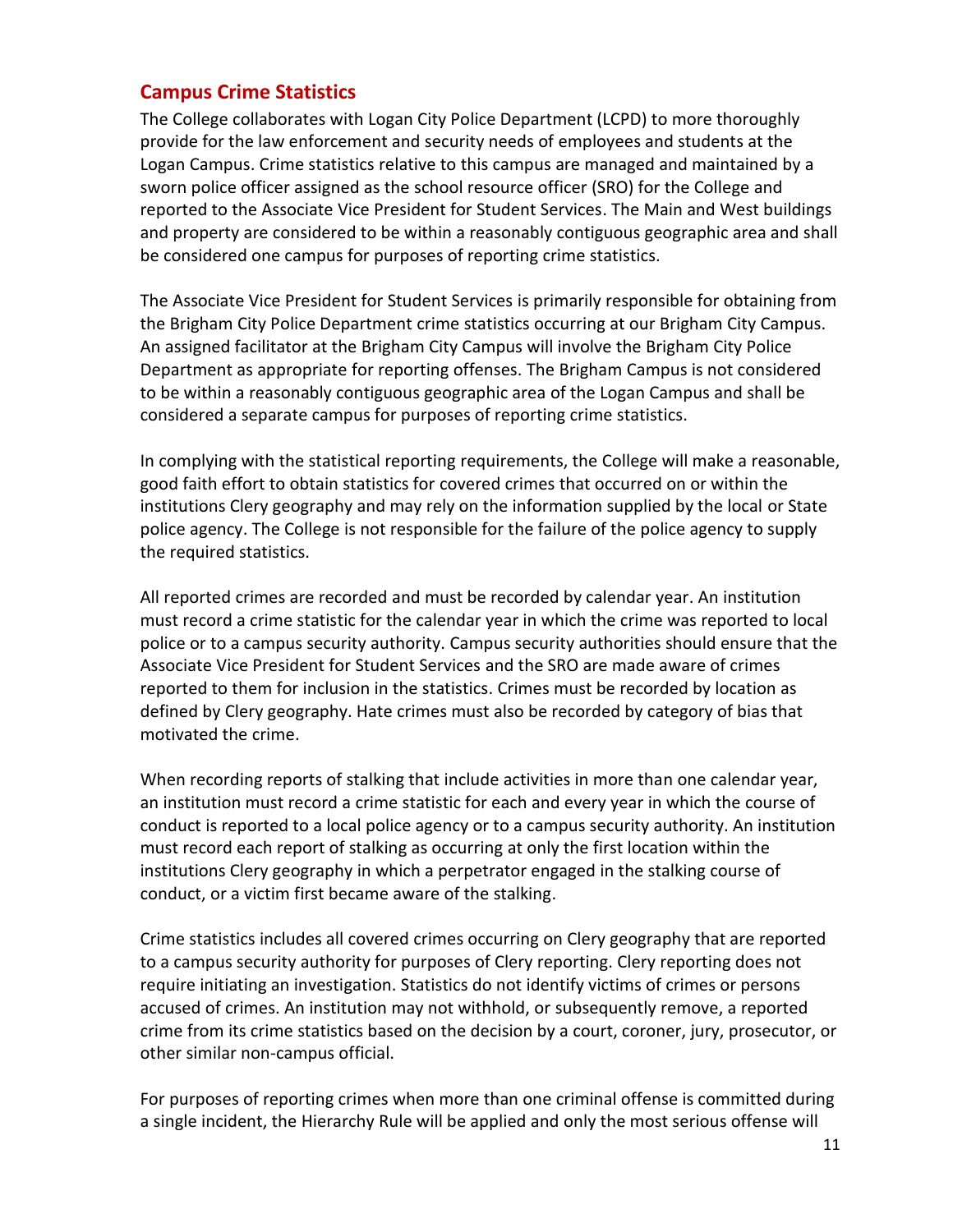be counted. If arson is committed, an institution must always record the arson in its statistics, regardless of whether or not it occurs in the same incident as another crime. If rape, fondling, incest, or statutory rape occurs in the same incident as a murder, an institution must record both the sex offense and the murder in its statistics.

The College will follow reporting and recording provisions as outlined in Code.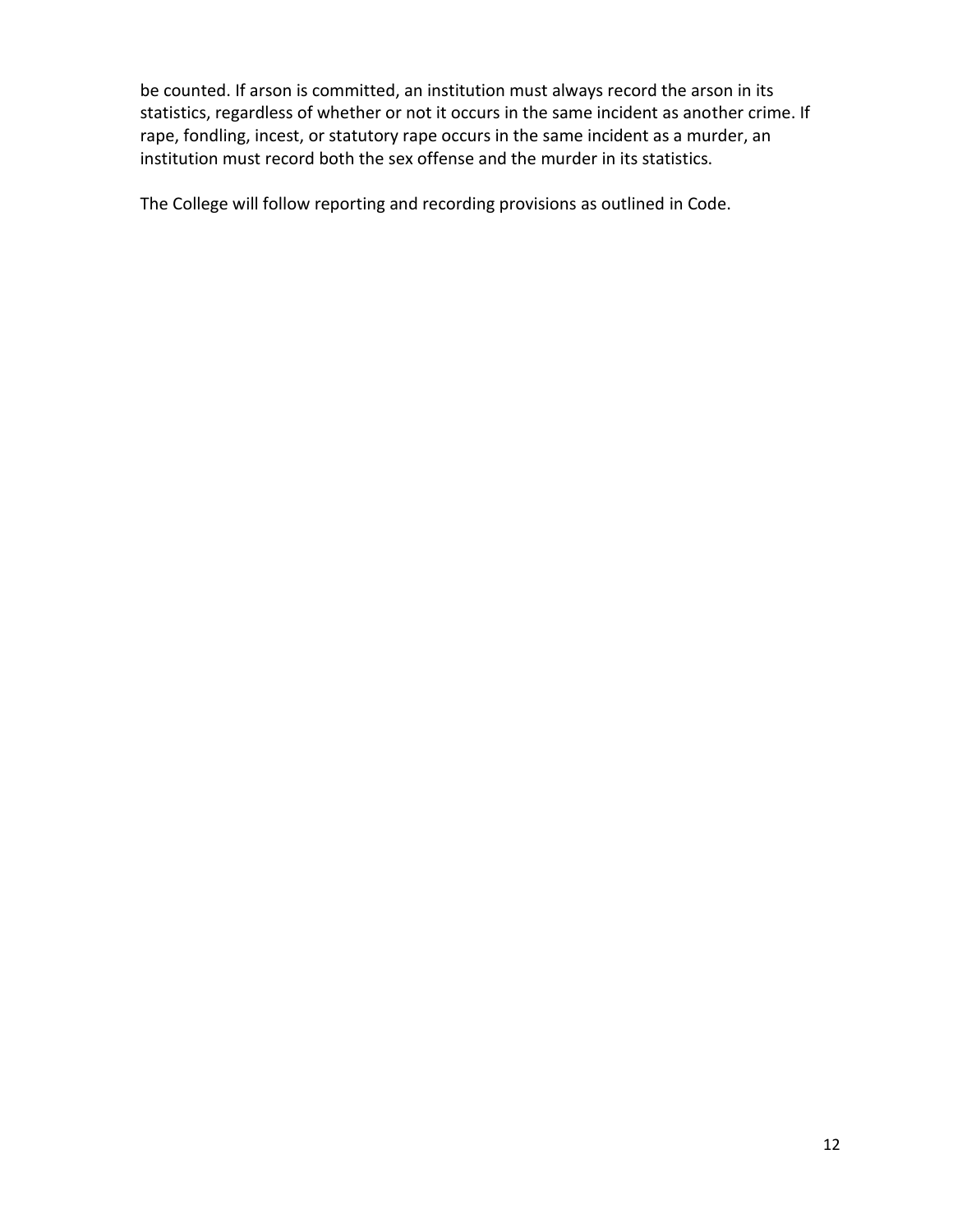#### Campus Crime Statistics – Logan Campus 1. ON CAMPUS Crime Categories **Calendar** Year 2021 Calendar Year 2022 Calendar Year 2023 Criminal Offenses Criminal homicide: | Murder/Non-negligent manslaughter 0 Manslaughter by negligence  $\Omega$ Sex Offenses: Rape Rape 1 0 Fondling and a control of the position of the control of the control of the control of the control of the control of the control of the control of the control of the control of the control of the control of the control of Incest 0 Statutory rape and a statutory rape and a set of the set of the set of the set of the set of the set of the set o Robbery **Department of the Community Community**  $\begin{bmatrix} 0 & 0 \\ 0 & 0 \end{bmatrix}$ Aggravated assault and a control of the property of the property of the control of the control of the control o Burglary 1 and 1 and 1 and 1 and 1 and 1 and 1 and 1 and 1 and 1 and 1 and 1 and 1 and 1 and 1 and 1 and 1 and 1 and 1 and 1 and 1 and 1 and 1 and 1 and 1 and 1 and 1 and 1 and 1 and 1 and 1 and 1 and 1 and 1 and 1 and 1 a Motor vehicle theft **1996 1997 1998 1998 1998 1998 1998 1998 1999 1999 1999 1999 1999 1999 1999 1999 1999 1999 1999 1999 1999 1999 1999 1999 1999 1999 1999 1999 1999** Arson 0 VAWA Offenses Domestic violence and a set of the contract of the contract of the contract of the contract of the contract of the contract of the contract of the contract of the contract of the contract of the contract of the contract of Dating violence and the contract of the contract of the contract of the contract of the contract of the contract of the contract of the contract of the contract of the contract of the contract of the contract of the contra Stalking 0 Arrests and Referrals for Disciplinary Action Illegal weapons possession - Arrests and all control of the possession - Arrests Drug abuse violations - Arrests 0 Liquor law violations - Arrests **Canadia** and Dunner and Dunner and Dunner and Dunner and Dunner and Dunner and D Illegal weapons possession – Referrals for Disciplinary Action  $\Omega$ Drug abuse violations – Referrals for Disciplinary Action  $\Omega$ Liquor law violations – Referrals for Disciplinary Action  $\Omega$

An unfounded statistic is a reported crime that has been removed from the statistics when sworn or commissioned law enforcement personnel have fully investigated the reported crime and made a formal determination that the crime report is false or baseless and therefore, "unfounded."

*Unfounded statistics must be reported to the Department of Education and disclosed in the Annual Security Report.* 

Total Unfounded Statistics 0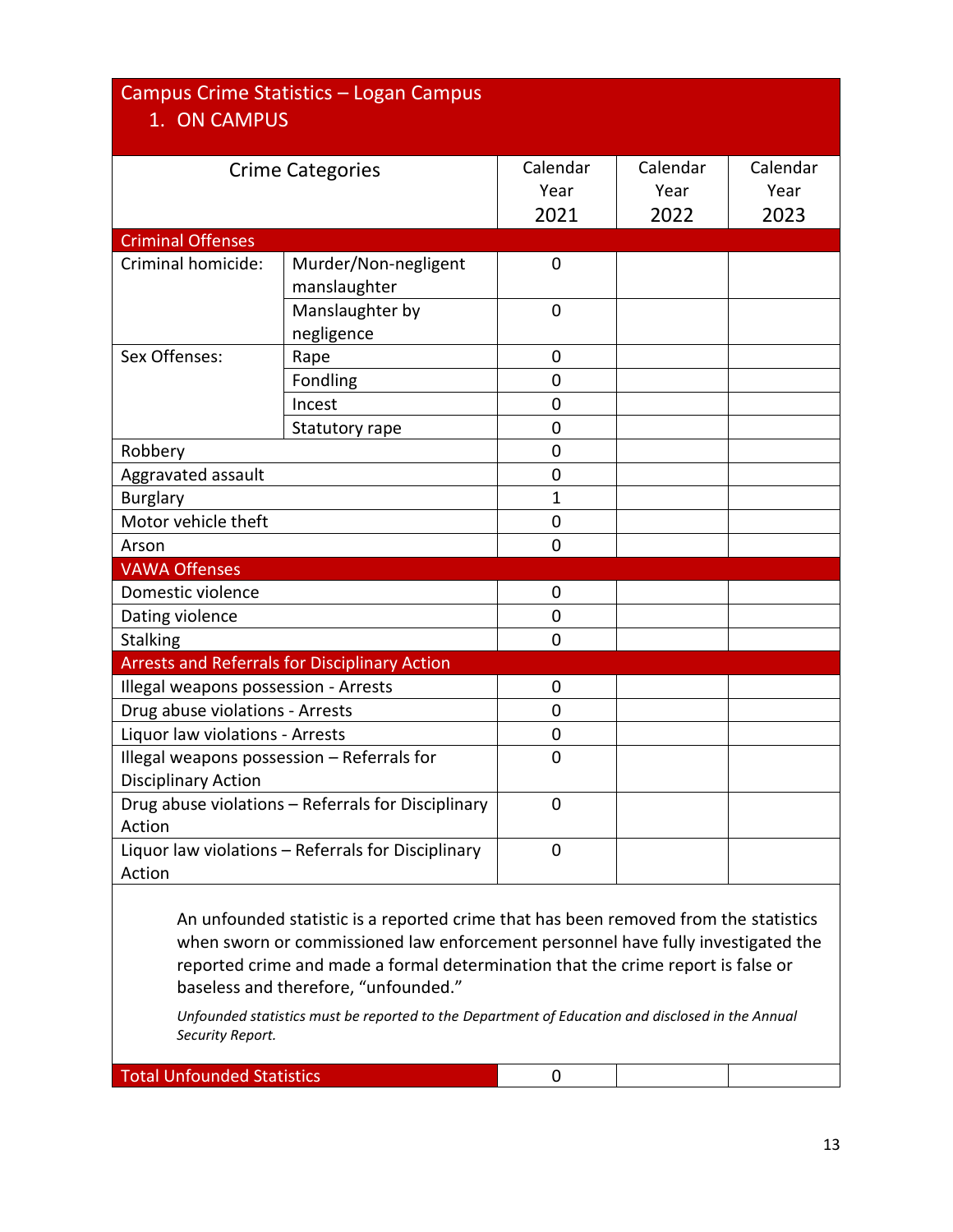| <b>Occurrences of Hate Crimes</b>            |              |                    |          |                            |        |                    |                 | <b>Logan Campus</b><br><b>ON CAMPUS</b> |                    |  |
|----------------------------------------------|--------------|--------------------|----------|----------------------------|--------|--------------------|-----------------|-----------------------------------------|--------------------|--|
|                                              |              | Categories of bias |          |                            |        |                    |                 |                                         |                    |  |
| <b>YEAR: 2023</b>                            | <b>Total</b> | Race               | Religion | Sexual<br>Orienta<br>-tion | Gender | Gender<br>Identity | Dis-<br>ability | Ethni-<br>city                          | National<br>Origin |  |
| Murder/non-negligent<br>manslaughter         |              |                    |          |                            |        |                    |                 |                                         |                    |  |
| Rape                                         |              |                    |          |                            |        |                    |                 |                                         |                    |  |
| Fondling                                     |              |                    |          |                            |        |                    |                 |                                         |                    |  |
| Incest                                       |              |                    |          |                            |        |                    |                 |                                         |                    |  |
| Statutory rape                               |              |                    |          |                            |        |                    |                 |                                         |                    |  |
| Robbery                                      |              |                    |          |                            |        |                    |                 |                                         |                    |  |
| Aggravated assault                           |              |                    |          |                            |        |                    |                 |                                         |                    |  |
| <b>Burglary</b>                              |              |                    |          |                            |        |                    |                 |                                         |                    |  |
| Motor vehicle theft                          |              |                    |          |                            |        |                    |                 |                                         |                    |  |
| Arson                                        |              |                    |          |                            |        |                    |                 |                                         |                    |  |
| Simple assault                               |              |                    |          |                            |        |                    |                 |                                         |                    |  |
| Larceny-theft                                |              |                    |          |                            |        |                    |                 |                                         |                    |  |
| Intimidation                                 |              |                    |          |                            |        |                    |                 |                                         |                    |  |
| Destruction/damage/<br>vandalism of property |              |                    |          |                            |        |                    |                 |                                         |                    |  |

| <b>Occurrences of Hate Crimes</b>            |              |      |          |                            |                    |                    |                 | <b>Logan Campus</b><br><b>ON CAMPUS</b> |                    |
|----------------------------------------------|--------------|------|----------|----------------------------|--------------------|--------------------|-----------------|-----------------------------------------|--------------------|
|                                              |              |      |          |                            | Categories of bias |                    |                 |                                         |                    |
| <b>YEAR: 2022</b>                            | <b>Total</b> | Race | Religion | Sexual<br>Orienta<br>-tion | Gender             | Gender<br>Identity | Dis-<br>ability | Ethni-<br>city                          | National<br>Origin |
| Murder/non-negligent<br>manslaughter         |              |      |          |                            |                    |                    |                 |                                         |                    |
| Rape                                         |              |      |          |                            |                    |                    |                 |                                         |                    |
| Fondling                                     |              |      |          |                            |                    |                    |                 |                                         |                    |
| Incest                                       |              |      |          |                            |                    |                    |                 |                                         |                    |
| Statutory rape                               |              |      |          |                            |                    |                    |                 |                                         |                    |
| Robbery                                      |              |      |          |                            |                    |                    |                 |                                         |                    |
| Aggravated assault                           |              |      |          |                            |                    |                    |                 |                                         |                    |
| <b>Burglary</b>                              |              |      |          |                            |                    |                    |                 |                                         |                    |
| Motor vehicle theft                          |              |      |          |                            |                    |                    |                 |                                         |                    |
| Arson                                        |              |      |          |                            |                    |                    |                 |                                         |                    |
| Simple assault                               |              |      |          |                            |                    |                    |                 |                                         |                    |
| Larceny-theft                                |              |      |          |                            |                    |                    |                 |                                         |                    |
| Intimidation                                 |              |      |          |                            |                    |                    |                 |                                         |                    |
| Destruction/damage/<br>vandalism of property |              |      |          |                            |                    |                    |                 |                                         |                    |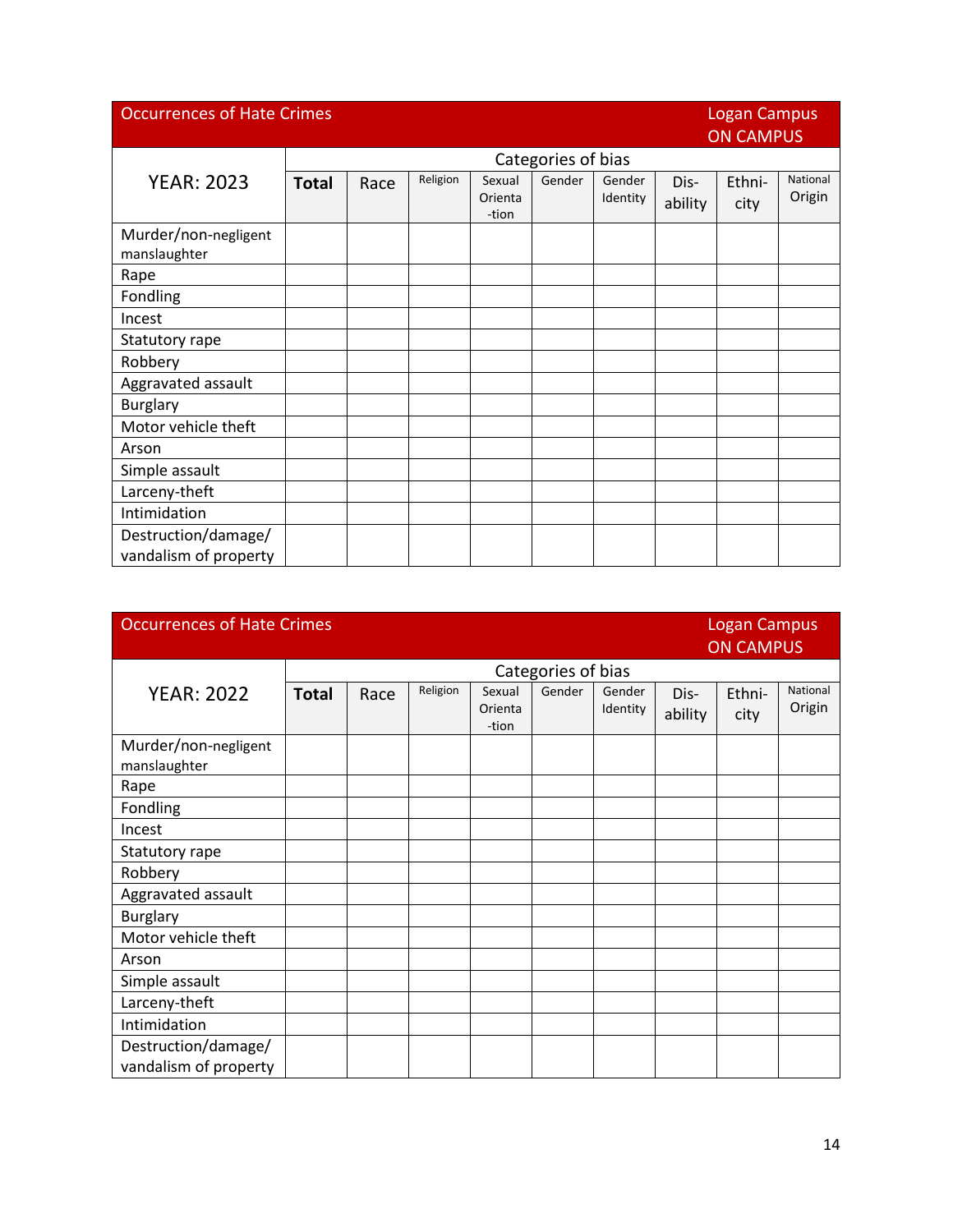| <b>Occurrences of Hate Crimes</b> |              |                  |          |                   |                    |                    |                          | <b>Logan Campus</b> |                    |  |  |
|-----------------------------------|--------------|------------------|----------|-------------------|--------------------|--------------------|--------------------------|---------------------|--------------------|--|--|
|                                   |              | <b>ON CAMPUS</b> |          |                   |                    |                    |                          |                     |                    |  |  |
|                                   |              |                  |          |                   | Categories of bias |                    |                          |                     |                    |  |  |
| <b>YEAR: 2021</b>                 | <b>Total</b> | Race             | Religion | Sexual<br>Orienta | Gender             | Gender<br>Identity | Dis-                     | Ethni-              | National<br>Origin |  |  |
|                                   |              |                  |          | -tion             |                    |                    | ability                  | city                |                    |  |  |
| Murder/non-negligent              | $\Omega$     | --               | --       |                   |                    |                    |                          |                     |                    |  |  |
| manslaughter                      |              |                  |          |                   |                    |                    |                          |                     |                    |  |  |
| Rape                              | $\Omega$     | --               | --       | $-$               | --                 | $-$                | $-$                      | --                  | --                 |  |  |
| Fondling                          | $\mathbf{0}$ | --               | --       | --                | --                 | --                 | --                       | --                  | --                 |  |  |
| Incest                            | $\Omega$     | $- -$            | --       | $-$               | --                 | --                 | --                       | --                  | --                 |  |  |
| Statutory rape                    | $\Omega$     | $-$              | --       | $-$               | --                 | --                 | $-$                      | --                  | --                 |  |  |
| Robbery                           | $\Omega$     | --               | --       | $-$               | --                 | --                 | $\overline{\phantom{a}}$ | --                  | --                 |  |  |
| Aggravated assault                | $\mathbf{0}$ | --               | --       | --                | --                 | --                 | $-$                      | --                  | --                 |  |  |
| <b>Burglary</b>                   | $\mathbf{0}$ | $-$              | --       | $-$               | --                 | --                 | $-$                      | --                  | --                 |  |  |
| Motor vehicle theft               | $\Omega$     | --               | --       | $-$               | --                 | --                 | $-$                      | --                  | --                 |  |  |
| Arson                             | $\mathbf{0}$ | --               | --       | --                | --                 | --                 | --                       | --                  | --                 |  |  |
| Simple assault                    | $\Omega$     | $-$              | --       | $-$               | --                 | --                 | $-$                      | --                  | --                 |  |  |
| Larceny-theft                     | $\Omega$     | --               | --       | --                | --                 | --                 | --                       | --                  | --                 |  |  |
| Intimidation                      | $\Omega$     | $-$              | $-$      | $-$               | --                 | --                 | $-$                      | $-$                 | --                 |  |  |
| Destruction/damage/               | $\mathbf{0}$ | --               |          |                   | --                 | --                 |                          | --                  |                    |  |  |
| vandalism of property             |              |                  |          |                   |                    |                    |                          |                     |                    |  |  |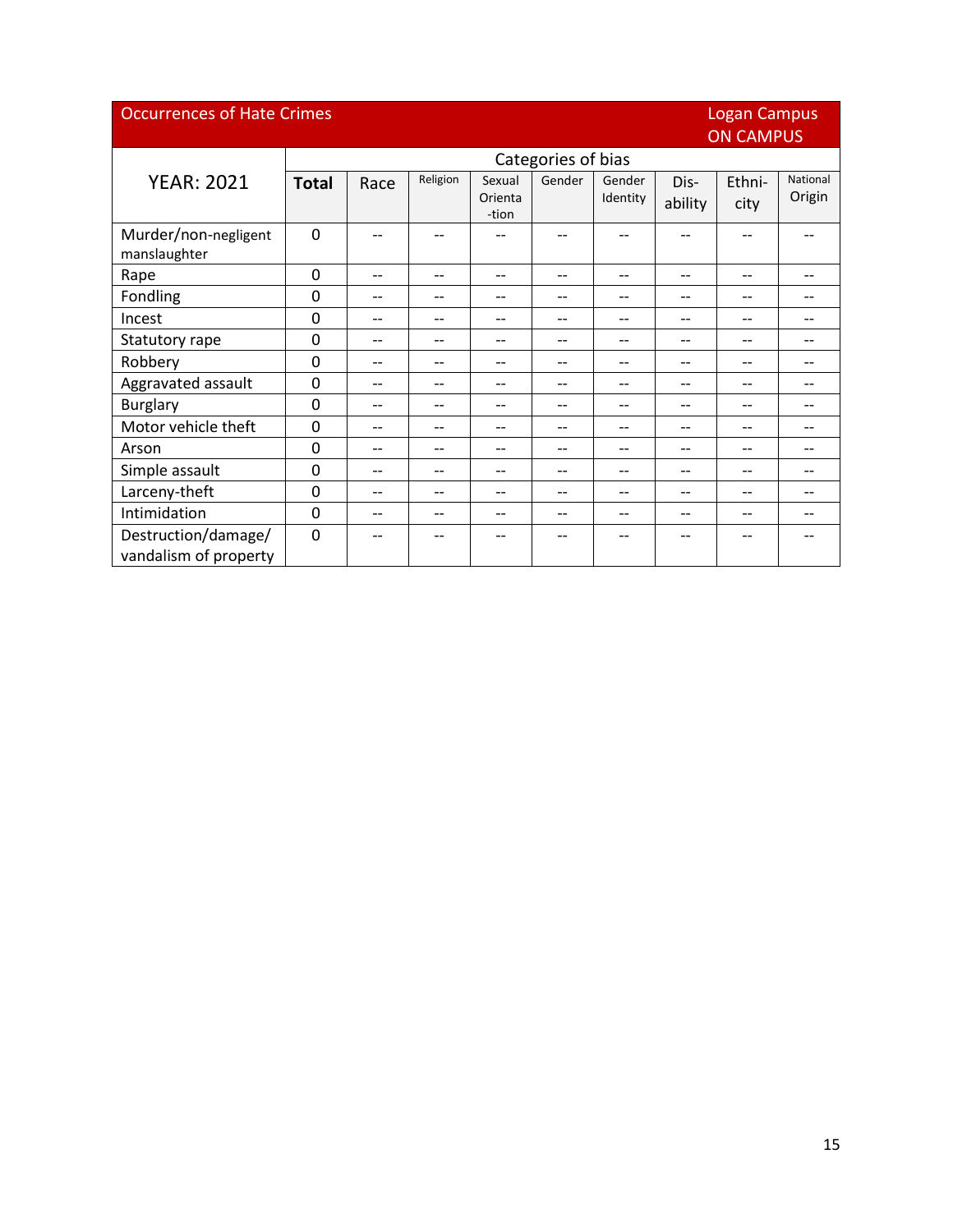| 2. PUBLIC PROPERTY                   | Campus Crime Statistics - Logan Campus               |                          |                          |                          |
|--------------------------------------|------------------------------------------------------|--------------------------|--------------------------|--------------------------|
|                                      | <b>Crime Categories</b>                              | Calendar<br>Year<br>2021 | Calendar<br>Year<br>2022 | Calendar<br>Year<br>2023 |
| <b>Criminal Offenses</b>             |                                                      |                          |                          |                          |
| Criminal homicide:                   | Murder/Non-negligent<br>manslaughter                 | $\mathbf 0$              |                          |                          |
|                                      | Manslaughter by<br>negligence                        | $\mathbf 0$              |                          |                          |
| Sex Offenses:                        | Rape                                                 | 0                        |                          |                          |
|                                      | Fondling                                             | 0                        |                          |                          |
|                                      | Incest                                               | $\overline{0}$           |                          |                          |
|                                      | Statutory rape                                       | 0                        |                          |                          |
| Robbery                              |                                                      | 0                        |                          |                          |
| Aggravated assault                   |                                                      | 0                        |                          |                          |
| <b>Burglary</b>                      |                                                      | 0                        |                          |                          |
| Motor vehicle theft                  |                                                      | 0                        |                          |                          |
| Arson                                |                                                      | $\overline{0}$           |                          |                          |
| <b>VAWA Offenses</b>                 |                                                      |                          |                          |                          |
| Domestic violence                    |                                                      | $\mathbf 0$              |                          |                          |
| Dating violence                      |                                                      | 0                        |                          |                          |
| <b>Stalking</b>                      |                                                      | $\overline{0}$           |                          |                          |
|                                      | <b>Arrests and Referrals for Disciplinary Action</b> |                          |                          |                          |
| Illegal weapons possession - Arrests |                                                      | 0                        |                          |                          |
| Drug abuse violations - Arrests      |                                                      | 0                        |                          |                          |
| Liquor law violations - Arrests      |                                                      | 0                        |                          |                          |
| <b>Disciplinary Action</b>           | Illegal weapons possession - Referrals for           | 0                        |                          |                          |
| Action                               | Drug abuse violations - Referrals for Disciplinary   | 0                        |                          |                          |
| Action                               | Liquor law violations - Referrals for Disciplinary   | 0                        |                          |                          |

An unfounded statistic is a reported crime that has been removed from the statistics when sworn or commissioned law enforcement personnel have fully investigated the reported crime and made a formal determination that the crime report is false or baseless and therefore, "unfounded."

*Unfounded statistics must be reported to the Department of Education and disclosed in the Annual Security Report.* 

Total Unfounded Statistics 0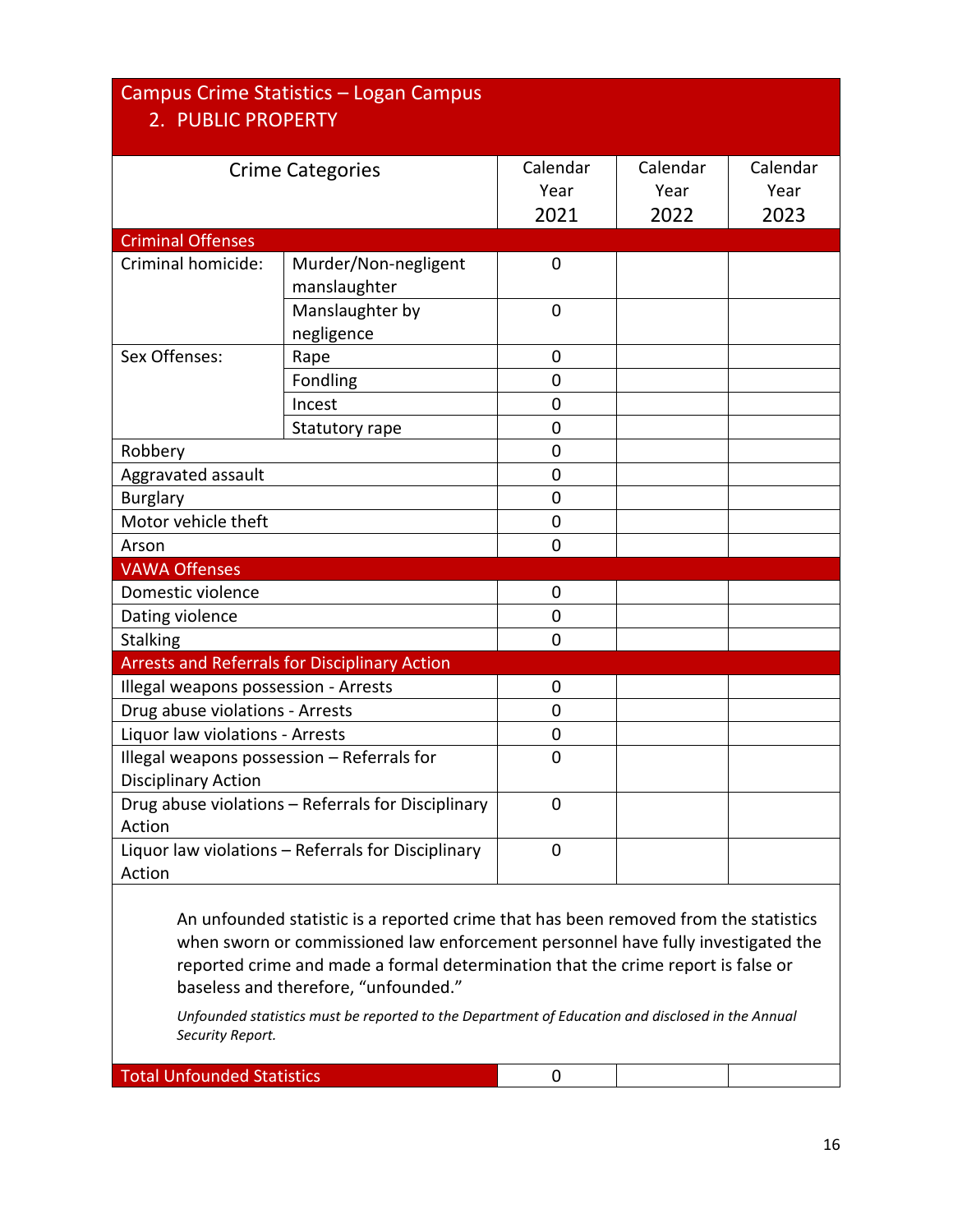| <b>Occurrences of Hate Crimes</b><br><b>Logan Campus</b><br><b>PUBLIC PROPERTY</b> |              |      |          |                            |                    |                    |                 |                |                    |
|------------------------------------------------------------------------------------|--------------|------|----------|----------------------------|--------------------|--------------------|-----------------|----------------|--------------------|
|                                                                                    |              |      |          |                            | Categories of bias |                    |                 |                |                    |
| <b>YEAR: 2023</b>                                                                  | <b>Total</b> | Race | Religion | Sexual<br>Orienta<br>-tion | Gender             | Gender<br>Identity | Dis-<br>ability | Ethni-<br>city | National<br>Origin |
| Murder/non-negligent<br>manslaughter                                               |              |      |          |                            |                    |                    |                 |                |                    |
| Rape                                                                               |              |      |          |                            |                    |                    |                 |                |                    |
| Fondling                                                                           |              |      |          |                            |                    |                    |                 |                |                    |
| Incest                                                                             |              |      |          |                            |                    |                    |                 |                |                    |
| Statutory rape                                                                     |              |      |          |                            |                    |                    |                 |                |                    |
| Robbery                                                                            |              |      |          |                            |                    |                    |                 |                |                    |
| Aggravated assault                                                                 |              |      |          |                            |                    |                    |                 |                |                    |
| <b>Burglary</b>                                                                    |              |      |          |                            |                    |                    |                 |                |                    |
| Motor vehicle theft                                                                |              |      |          |                            |                    |                    |                 |                |                    |
| Arson                                                                              |              |      |          |                            |                    |                    |                 |                |                    |
| Simple assault                                                                     |              |      |          |                            |                    |                    |                 |                |                    |
| Larceny-theft                                                                      |              |      |          |                            |                    |                    |                 |                |                    |
| Intimidation                                                                       |              |      |          |                            |                    |                    |                 |                |                    |
| Destruction/damage/<br>vandalism of property                                       |              |      |          |                            |                    |                    |                 |                |                    |

| <b>Occurrences of Hate Crimes</b>            |              |                    |          | <b>Logan Campus</b><br><b>PUBLIC PROPERTY</b> |        |                    |                 |                |                    |  |
|----------------------------------------------|--------------|--------------------|----------|-----------------------------------------------|--------|--------------------|-----------------|----------------|--------------------|--|
|                                              |              | Categories of bias |          |                                               |        |                    |                 |                |                    |  |
| <b>YEAR: 2022</b>                            | <b>Total</b> | Race               | Religion | Sexual<br>Orienta<br>-tion                    | Gender | Gender<br>Identity | Dis-<br>ability | Ethni-<br>city | National<br>Origin |  |
| Murder/non-negligent<br>manslaughter         |              |                    |          |                                               |        |                    |                 |                |                    |  |
| Rape                                         |              |                    |          |                                               |        |                    |                 |                |                    |  |
| Fondling                                     |              |                    |          |                                               |        |                    |                 |                |                    |  |
| Incest                                       |              |                    |          |                                               |        |                    |                 |                |                    |  |
| Statutory rape                               |              |                    |          |                                               |        |                    |                 |                |                    |  |
| Robbery                                      |              |                    |          |                                               |        |                    |                 |                |                    |  |
| Aggravated assault                           |              |                    |          |                                               |        |                    |                 |                |                    |  |
| <b>Burglary</b>                              |              |                    |          |                                               |        |                    |                 |                |                    |  |
| Motor vehicle theft                          |              |                    |          |                                               |        |                    |                 |                |                    |  |
| Arson                                        |              |                    |          |                                               |        |                    |                 |                |                    |  |
| Simple assault                               |              |                    |          |                                               |        |                    |                 |                |                    |  |
| Larceny-theft                                |              |                    |          |                                               |        |                    |                 |                |                    |  |
| Intimidation                                 |              |                    |          |                                               |        |                    |                 |                |                    |  |
| Destruction/damage/<br>vandalism of property |              |                    |          |                                               |        |                    |                 |                |                    |  |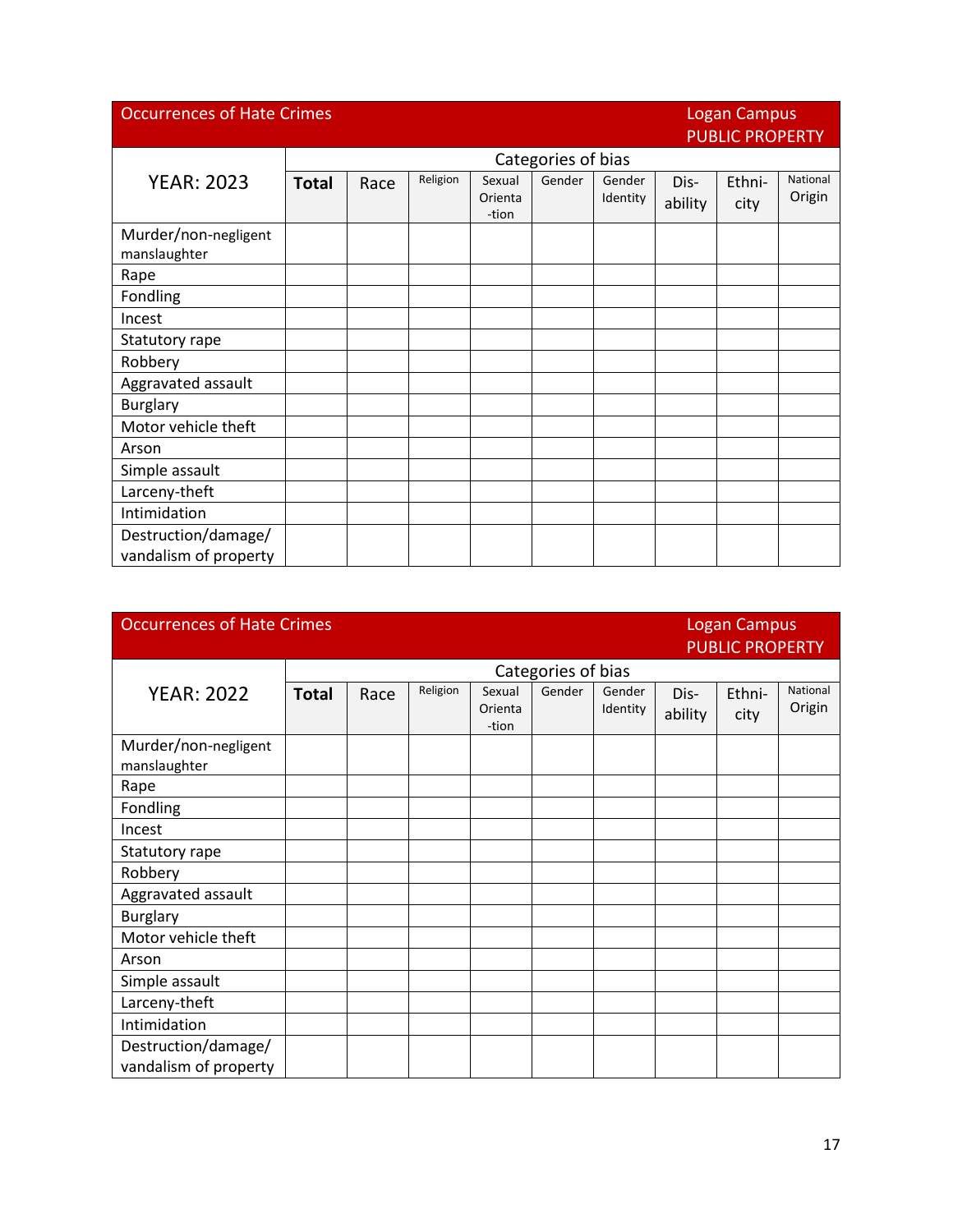#### **Occurrences of Hate Crimes**

# Logan Campus<br>PUBLIC PROPERTY

|                                      | <b>I UDLICTING LITT</b> |                    |          |                  |        |          |         |        |          |  |
|--------------------------------------|-------------------------|--------------------|----------|------------------|--------|----------|---------|--------|----------|--|
|                                      |                         | Categories of bias |          |                  |        |          |         |        |          |  |
| <b>YEAR: 2021</b>                    | <b>Total</b>            | Race               | Religion | Sexual           | Gender | Gender   | Dis-    | Ethni- | National |  |
|                                      |                         |                    |          | Orienta<br>-tion |        | Identity | ability | city   | Origin   |  |
| Murder/non-negligent<br>manslaughter | $\mathbf 0$             | --                 | --       |                  | --     | $-$      | $-$     |        |          |  |
| Rape                                 | $\mathbf 0$             | --                 | $-$      | $-$              | --     | --       | --      | --     |          |  |
| Fondling                             | 0                       | --                 | --       | --               | --     | --       | --      | --     | --       |  |
| Incest                               | $\mathbf 0$             | --                 | $- -$    | --               | --     | --       | --      | --     | --       |  |
| Statutory rape                       | $\mathbf 0$             | --                 | $-$      | --               | --     | --       | --      | --     | --       |  |
| Robbery                              | $\mathbf 0$             | --                 | --       | --               | --     | --       | --      | --     | --       |  |
| Aggravated assault                   | $\mathbf{0}$            | --                 | --       |                  | --     | --       | --      | --     | --       |  |
| <b>Burglary</b>                      | $\mathbf{0}$            | --                 | $-$      | --               | --     | --       | --      | --     | --       |  |
| Motor vehicle theft                  | $\mathbf{0}$            | --                 | --       |                  | --     | --       | --      | --     | --       |  |
| Arson                                | 0                       | --                 | --       |                  | --     | --       | --      | --     | --       |  |
| Simple assault                       | 0                       | --                 |          |                  | --     | --       | --      | --     | --       |  |
| Larceny-theft                        | 0                       | --                 | $-$      | $-$              | --     | --       | --      | --     | --       |  |
| Intimidation                         | $\mathbf{0}$            | --                 | $-$      | --               | --     | --       |         | --     | --       |  |
| Destruction/damage/                  | $\Omega$                | --                 |          |                  | --     | --       |         | --     |          |  |
| vandalism of property                |                         |                    |          |                  |        |          |         |        |          |  |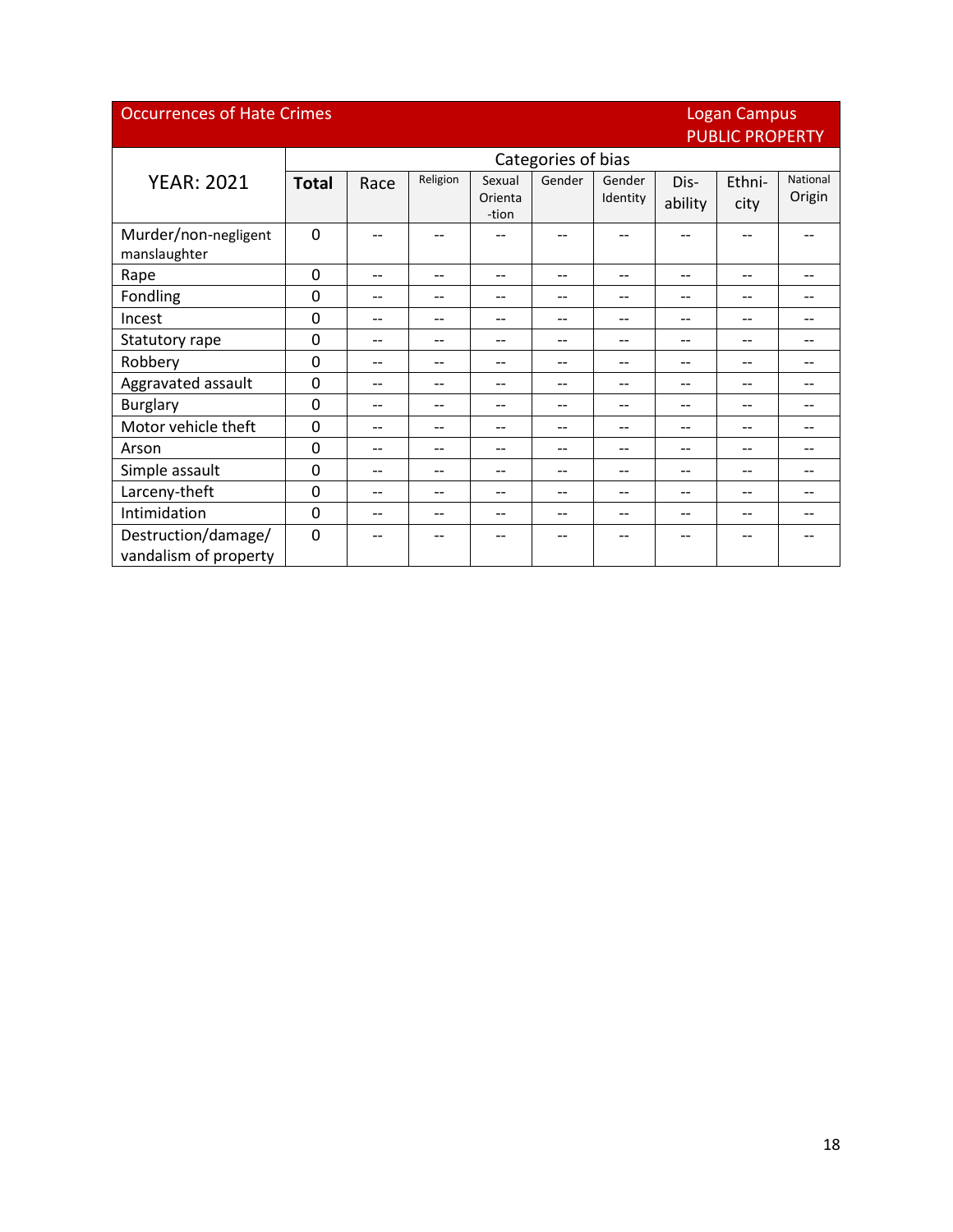#### Campus Crime Statistics – Brigham City Campus 1. ON CAMPUS Crime Categories **Calendar** Year 2021 Calendar Year 2022 Calendar Year 2023 Criminal Offenses Criminal homicide: | Murder/Non-negligent manslaughter 0 Manslaughter by negligence  $\Omega$ Sex Offenses: Rape Rape 1 0 Fondling and a control of the position of the control of the control of the control of the control of the control of the control of the control of the control of the control of the control of the control of the control of Incest 0 Statutory rape and a statutory rape and a set of the set of the set of the set of the set of the set of the set o Robbery **Department of the Community Community**  $\begin{bmatrix} 0 & 0 \\ 0 & 0 \end{bmatrix}$ Aggravated assault and 0 Burglary **Designation Control** Control Designation Control Control Control Control Control Control Control Control Control Control Control Control Control Control Control Control Control Control Control Control Control Con Motor vehicle theft **1996 1997 1998 1998 1998 1998 1998 1998 1999 1999 1999 1999 1999 1999** Arson 0 VAWA Offenses Domestic violence and a control of the Domestic violence Dating violence and the contract of the contract of the contract of the contract of the contract of the contract of the contract of the contract of the contract of the contract of the contract of the contract of the contra Stalking 0 Arrests and Referrals for Disciplinary Action Illegal weapons possession - Arrests and all control of the possession - Arrests Drug abuse violations - Arrests **Canadian Contract Contract Contract Contract Contract Contract Contract Contract Contract Contract Contract Contract Contract Contract Contract Contract Contract Contract Contract Contract** Liquor law violations - Arrests **Canadia** and Dunner and Dunner and Dunner and Dunner and Dunner and Dunner and D Illegal weapons possession – Referrals for Disciplinary Action  $\Omega$ Drug abuse violations – Referrals for Disciplinary Action  $\Omega$ Liquor law violations – Referrals for Disciplinary Action  $\Omega$

An unfounded statistic is a reported crime that has been removed from the statistics when sworn or commissioned law enforcement personnel have fully investigated the reported crime and made a formal determination that the crime report is false or baseless and therefore, "unfounded."

*Unfounded statistics must be reported to the Department of Education and disclosed in the Annual Security Report.* 

Total Unfounded Statistics 0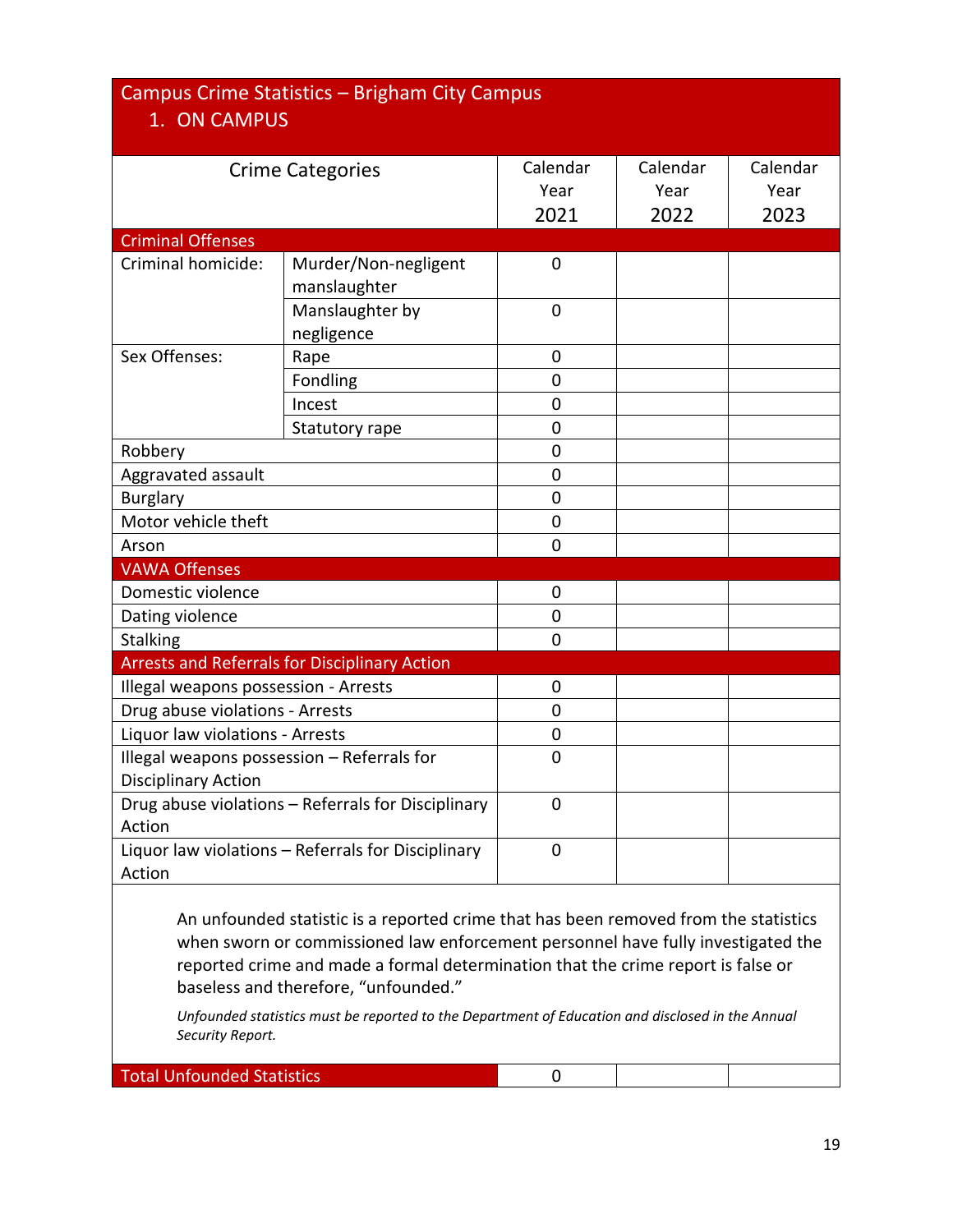| <b>Occurrences of Hate Crimes</b>            |              |                    |          |                            |        | <b>Brigham City Campus</b><br><b>ON CAMPUS</b> |                 |                |                    |
|----------------------------------------------|--------------|--------------------|----------|----------------------------|--------|------------------------------------------------|-----------------|----------------|--------------------|
|                                              |              | Categories of bias |          |                            |        |                                                |                 |                |                    |
| <b>YEAR: 2023</b>                            | <b>Total</b> | Race               | Religion | Sexual<br>Orienta<br>-tion | Gender | Gender<br>Identity                             | Dis-<br>ability | Ethni-<br>city | National<br>Origin |
| Murder/non-negligent<br>manslaughter         |              |                    |          |                            |        |                                                |                 |                |                    |
| Rape                                         |              |                    |          |                            |        |                                                |                 |                |                    |
| Fondling                                     |              |                    |          |                            |        |                                                |                 |                |                    |
| Incest                                       |              |                    |          |                            |        |                                                |                 |                |                    |
| Statutory rape                               |              |                    |          |                            |        |                                                |                 |                |                    |
| Robbery                                      |              |                    |          |                            |        |                                                |                 |                |                    |
| Aggravated assault                           |              |                    |          |                            |        |                                                |                 |                |                    |
| <b>Burglary</b>                              |              |                    |          |                            |        |                                                |                 |                |                    |
| Motor vehicle theft                          |              |                    |          |                            |        |                                                |                 |                |                    |
| Arson                                        |              |                    |          |                            |        |                                                |                 |                |                    |
| Simple assault                               |              |                    |          |                            |        |                                                |                 |                |                    |
| Larceny-theft                                |              |                    |          |                            |        |                                                |                 |                |                    |
| Intimidation                                 |              |                    |          |                            |        |                                                |                 |                |                    |
| Destruction/damage/<br>vandalism of property |              |                    |          |                            |        |                                                |                 |                |                    |

| <b>Occurrences of Hate Crimes</b>            |              |      |          |                            |                    |                    | <b>Brigham City Campus</b><br><b>ON CAMPUS</b> |                |                    |
|----------------------------------------------|--------------|------|----------|----------------------------|--------------------|--------------------|------------------------------------------------|----------------|--------------------|
|                                              |              |      |          |                            | Categories of bias |                    |                                                |                |                    |
| <b>YEAR: 2022</b>                            | <b>Total</b> | Race | Religion | Sexual<br>Orienta<br>-tion | Gender             | Gender<br>Identity | Dis-<br>ability                                | Ethni-<br>city | National<br>Origin |
| Murder/non-negligent<br>manslaughter         |              |      |          |                            |                    |                    |                                                |                |                    |
| Rape                                         |              |      |          |                            |                    |                    |                                                |                |                    |
| Fondling                                     |              |      |          |                            |                    |                    |                                                |                |                    |
| Incest                                       |              |      |          |                            |                    |                    |                                                |                |                    |
| Statutory rape                               |              |      |          |                            |                    |                    |                                                |                |                    |
| Robbery                                      |              |      |          |                            |                    |                    |                                                |                |                    |
| Aggravated assault                           |              |      |          |                            |                    |                    |                                                |                |                    |
| <b>Burglary</b>                              |              |      |          |                            |                    |                    |                                                |                |                    |
| Motor vehicle theft                          |              |      |          |                            |                    |                    |                                                |                |                    |
| Arson                                        |              |      |          |                            |                    |                    |                                                |                |                    |
| Simple assault                               |              |      |          |                            |                    |                    |                                                |                |                    |
| Larceny-theft                                |              |      |          |                            |                    |                    |                                                |                |                    |
| Intimidation                                 |              |      |          |                            |                    |                    |                                                |                |                    |
| Destruction/damage/<br>vandalism of property |              |      |          |                            |                    |                    |                                                |                |                    |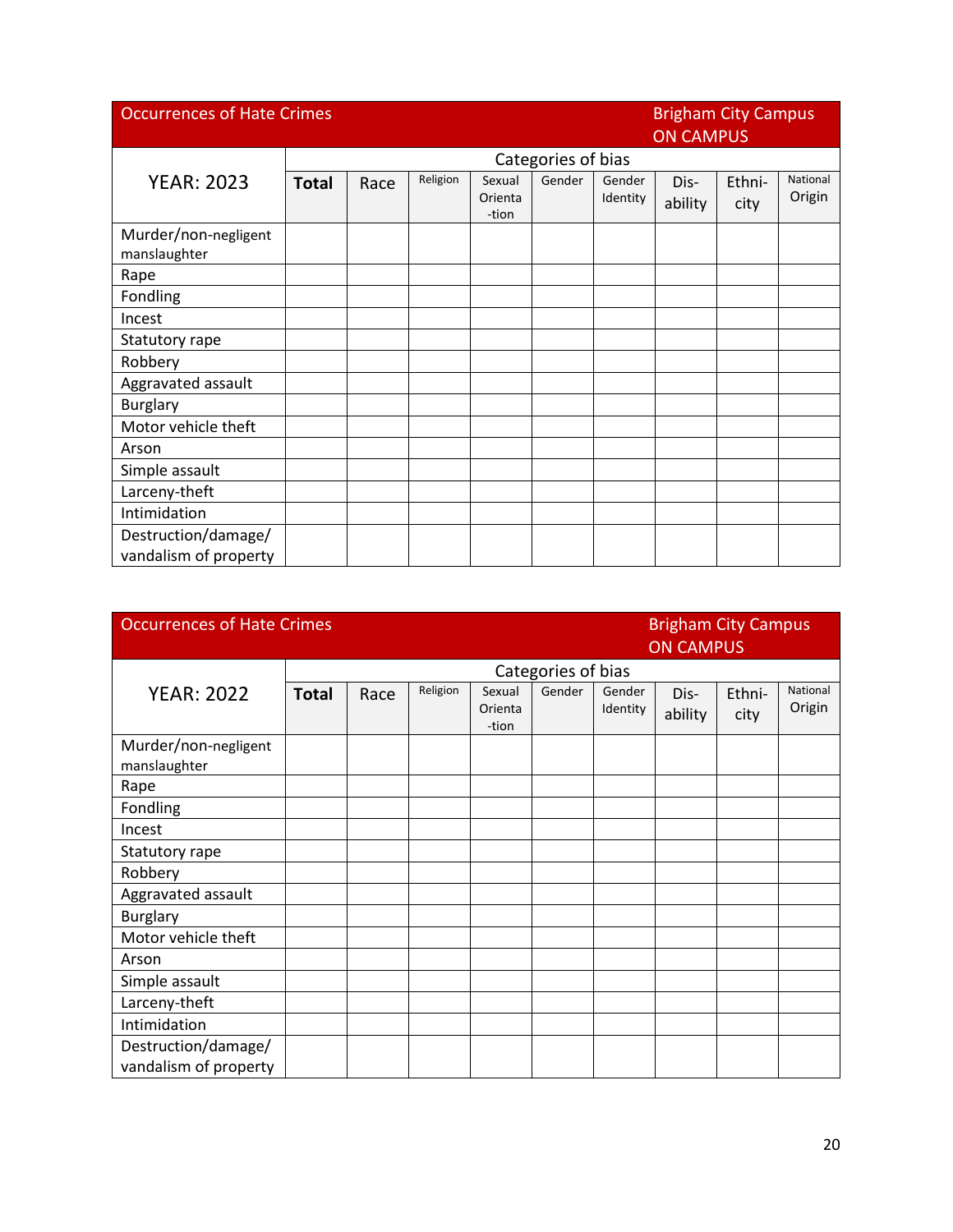|                                              | <b>Occurrences of Hate Crimes</b><br><b>Brigham City Campus</b> |      |          |                            |                    |                    |                          |                |                    |  |
|----------------------------------------------|-----------------------------------------------------------------|------|----------|----------------------------|--------------------|--------------------|--------------------------|----------------|--------------------|--|
|                                              |                                                                 |      |          |                            |                    |                    | <b>ON CAMPUS</b>         |                |                    |  |
|                                              |                                                                 |      |          |                            | Categories of bias |                    |                          |                |                    |  |
| <b>YEAR: 2021</b>                            | <b>Total</b>                                                    | Race | Religion | Sexual<br>Orienta<br>-tion | Gender             | Gender<br>Identity | Dis-<br>ability          | Ethni-<br>city | National<br>Origin |  |
| Murder/non-negligent<br>manslaughter         | $\mathbf 0$                                                     |      |          |                            |                    |                    |                          |                |                    |  |
| Rape                                         | $\Omega$                                                        | --   | --       | $-$                        | --                 | --                 | $\overline{\phantom{a}}$ | --             | --                 |  |
| Fondling                                     | $\Omega$                                                        | --   | --       | $-$                        | --                 | --                 | --                       | --             |                    |  |
| Incest                                       | $\Omega$                                                        | $-$  | --       | $\overline{\phantom{a}}$   | --                 | --                 | $\overline{\phantom{a}}$ | --             | --                 |  |
| Statutory rape                               | $\Omega$                                                        | --   | --       | --                         | --                 | --                 | $-$                      | --             | --                 |  |
| Robbery                                      | $\mathbf{0}$                                                    | --   | --       | $-$                        | --                 | --                 | $ -$                     | --             | --                 |  |
| Aggravated assault                           | 0                                                               | --   | --       | $-$                        | --                 | --                 | $-$                      | --             |                    |  |
| <b>Burglary</b>                              | $\mathbf 0$                                                     | --   | --       | --                         | --                 | --                 | --                       | --             | --                 |  |
| Motor vehicle theft                          | $\Omega$                                                        | --   | --       | --                         | --                 | --                 | $-$                      | --             | --                 |  |
| Arson                                        | $\mathbf 0$                                                     | --   | --       | $-$                        | --                 | --                 | $-$                      | --             |                    |  |
| Simple assault                               | $\Omega$                                                        | $-$  | --       | $-$                        | --                 | --                 | $\overline{\phantom{a}}$ | --             | --                 |  |
| Larceny-theft                                | $\Omega$                                                        | --   | --       | --                         | --                 | --                 | --                       | --             |                    |  |
| Intimidation                                 | $\mathbf 0$                                                     | --   | --       | $-$                        | --                 | --                 | $-$                      | --             |                    |  |
| Destruction/damage/<br>vandalism of property | $\mathbf{0}$                                                    | --   | --       |                            | --                 | --                 |                          | --             |                    |  |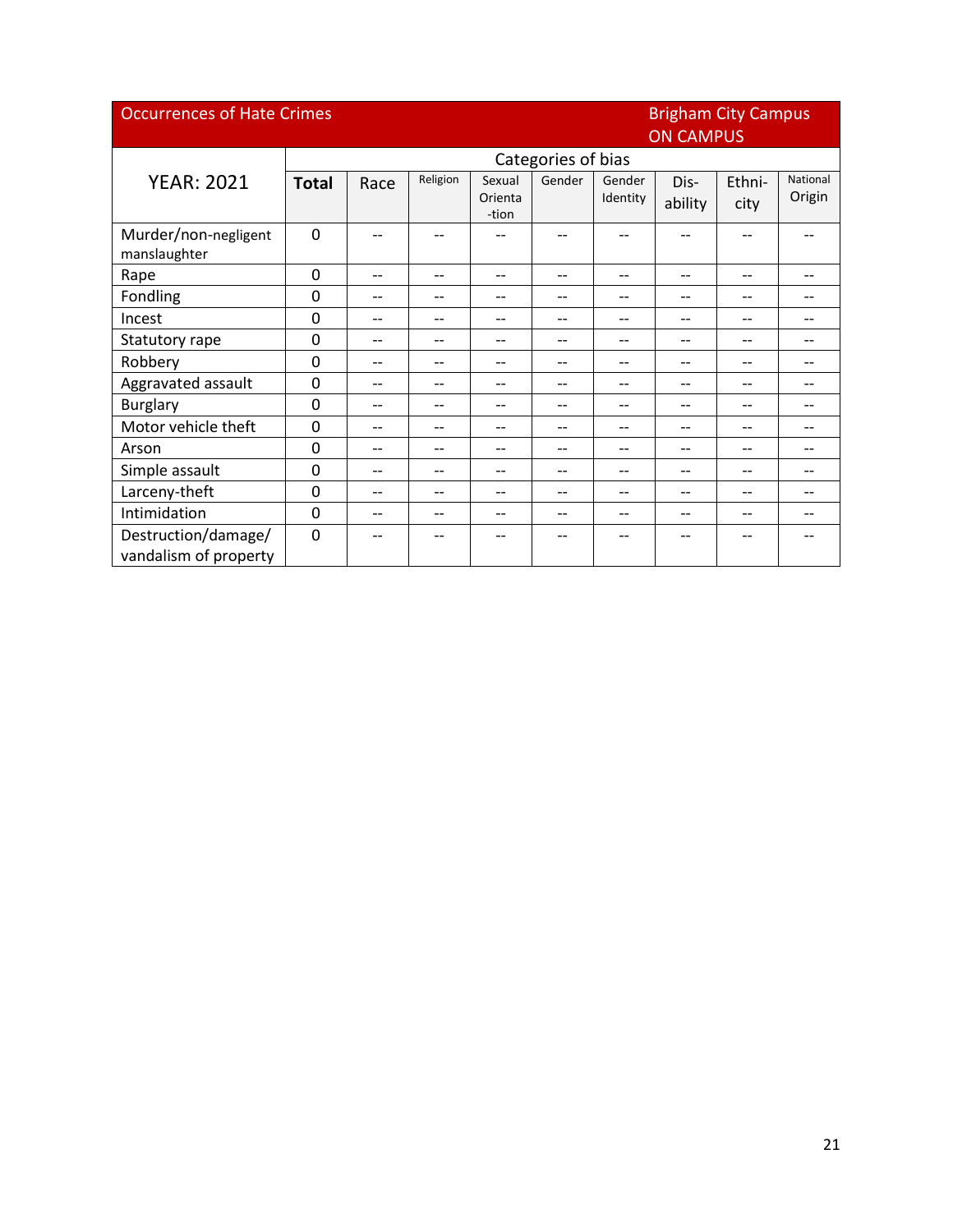| 2. PUBLIC PROPERTY                   | Campus Crime Statistics - Brigham City Campus        |                          |                          |                          |
|--------------------------------------|------------------------------------------------------|--------------------------|--------------------------|--------------------------|
|                                      | <b>Crime Categories</b>                              | Calendar<br>Year<br>2021 | Calendar<br>Year<br>2022 | Calendar<br>Year<br>2023 |
| <b>Criminal Offenses</b>             |                                                      |                          |                          |                          |
| Criminal homicide:                   | Murder/Non-negligent<br>manslaughter                 | $\mathbf 0$              |                          |                          |
|                                      | Manslaughter by<br>negligence                        | 0                        |                          |                          |
| Sex Offenses:                        | Rape                                                 | 0                        |                          |                          |
|                                      | Fondling                                             | 0                        |                          |                          |
|                                      | Incest                                               | 0                        |                          |                          |
|                                      | Statutory rape                                       | 0                        |                          |                          |
| Robbery                              |                                                      | 0                        |                          |                          |
| Aggravated assault                   |                                                      | 0                        |                          |                          |
| <b>Burglary</b>                      |                                                      | 0                        |                          |                          |
| Motor vehicle theft                  |                                                      | 0                        |                          |                          |
| Arson                                |                                                      | 0                        |                          |                          |
| <b>VAWA Offenses</b>                 |                                                      |                          |                          |                          |
| Domestic violence                    |                                                      | 0                        |                          |                          |
| Dating violence                      |                                                      | 0                        |                          |                          |
| <b>Stalking</b>                      |                                                      | 0                        |                          |                          |
|                                      | <b>Arrests and Referrals for Disciplinary Action</b> |                          |                          |                          |
| Illegal weapons possession - Arrests |                                                      | 0                        |                          |                          |
| Drug abuse violations - Arrests      |                                                      | 0                        |                          |                          |
| Liquor law violations - Arrests      |                                                      | 0                        |                          |                          |
| <b>Disciplinary Action</b>           | Illegal weapons possession - Referrals for           | 0                        |                          |                          |
| Action                               | Drug abuse violations - Referrals for Disciplinary   | 0                        |                          |                          |
| Action                               | Liquor law violations - Referrals for Disciplinary   | $\pmb{0}$                |                          |                          |
|                                      |                                                      |                          |                          |                          |

An unfounded statistic is a reported crime that has been removed from the statistics when sworn or commissioned law enforcement personnel have fully investigated the reported crime and made a formal determination that the crime report is false or baseless and therefore, "unfounded."

*Unfounded statistics must be reported to the Department of Education and disclosed in the Annual Security Report.* 

Total Unfounded Statistics 0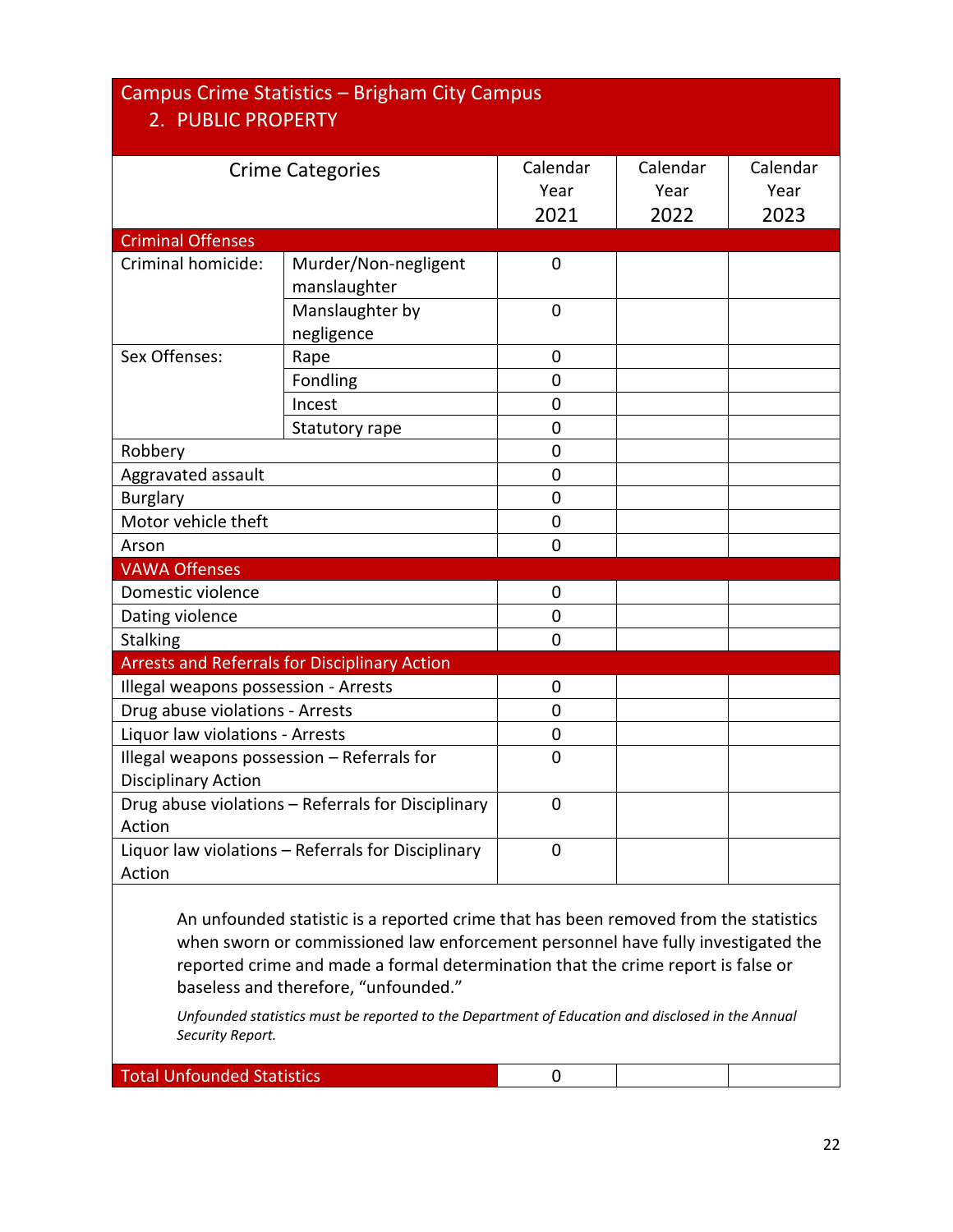| <b>Occurrences of Hate Crimes</b>            |                    |      |          |                            | <b>Brigham City Campus</b><br><b>PUBLIC PROPERTY</b> |                    |                 |                |                    |
|----------------------------------------------|--------------------|------|----------|----------------------------|------------------------------------------------------|--------------------|-----------------|----------------|--------------------|
|                                              | Categories of bias |      |          |                            |                                                      |                    |                 |                |                    |
| <b>YEAR: 2023</b>                            | <b>Total</b>       | Race | Religion | Sexual<br>Orienta<br>-tion | Gender                                               | Gender<br>Identity | Dis-<br>ability | Ethni-<br>city | National<br>Origin |
| Murder/non-negligent<br>manslaughter         |                    |      |          |                            |                                                      |                    |                 |                |                    |
| Rape                                         |                    |      |          |                            |                                                      |                    |                 |                |                    |
| Fondling                                     |                    |      |          |                            |                                                      |                    |                 |                |                    |
| Incest                                       |                    |      |          |                            |                                                      |                    |                 |                |                    |
| Statutory rape                               |                    |      |          |                            |                                                      |                    |                 |                |                    |
| Robbery                                      |                    |      |          |                            |                                                      |                    |                 |                |                    |
| Aggravated assault                           |                    |      |          |                            |                                                      |                    |                 |                |                    |
| <b>Burglary</b>                              |                    |      |          |                            |                                                      |                    |                 |                |                    |
| Motor vehicle theft                          |                    |      |          |                            |                                                      |                    |                 |                |                    |
| Arson                                        |                    |      |          |                            |                                                      |                    |                 |                |                    |
| Simple assault                               |                    |      |          |                            |                                                      |                    |                 |                |                    |
| Larceny-theft                                |                    |      |          |                            |                                                      |                    |                 |                |                    |
| Intimidation                                 |                    |      |          |                            |                                                      |                    |                 |                |                    |
| Destruction/damage/<br>vandalism of property |                    |      |          |                            |                                                      |                    |                 |                |                    |

| <b>Occurrences of Hate Crimes</b>            |                    |      |          |                            |        | <b>Brigham City Campus</b><br><b>PUBLIC PROPERTY</b> |                 |                |                    |
|----------------------------------------------|--------------------|------|----------|----------------------------|--------|------------------------------------------------------|-----------------|----------------|--------------------|
|                                              | Categories of bias |      |          |                            |        |                                                      |                 |                |                    |
| <b>YEAR: 2022</b>                            | <b>Total</b>       | Race | Religion | Sexual<br>Orienta<br>-tion | Gender | Gender<br>Identity                                   | Dis-<br>ability | Ethni-<br>city | National<br>Origin |
| Murder/non-negligent<br>manslaughter         |                    |      |          |                            |        |                                                      |                 |                |                    |
| Rape                                         |                    |      |          |                            |        |                                                      |                 |                |                    |
| Fondling                                     |                    |      |          |                            |        |                                                      |                 |                |                    |
| Incest                                       |                    |      |          |                            |        |                                                      |                 |                |                    |
| Statutory rape                               |                    |      |          |                            |        |                                                      |                 |                |                    |
| Robbery                                      |                    |      |          |                            |        |                                                      |                 |                |                    |
| Aggravated assault                           |                    |      |          |                            |        |                                                      |                 |                |                    |
| <b>Burglary</b>                              |                    |      |          |                            |        |                                                      |                 |                |                    |
| Motor vehicle theft                          |                    |      |          |                            |        |                                                      |                 |                |                    |
| Arson                                        |                    |      |          |                            |        |                                                      |                 |                |                    |
| Simple assault                               |                    |      |          |                            |        |                                                      |                 |                |                    |
| Larceny-theft                                |                    |      |          |                            |        |                                                      |                 |                |                    |
| Intimidation                                 |                    |      |          |                            |        |                                                      |                 |                |                    |
| Destruction/damage/<br>vandalism of property |                    |      |          |                            |        |                                                      |                 |                |                    |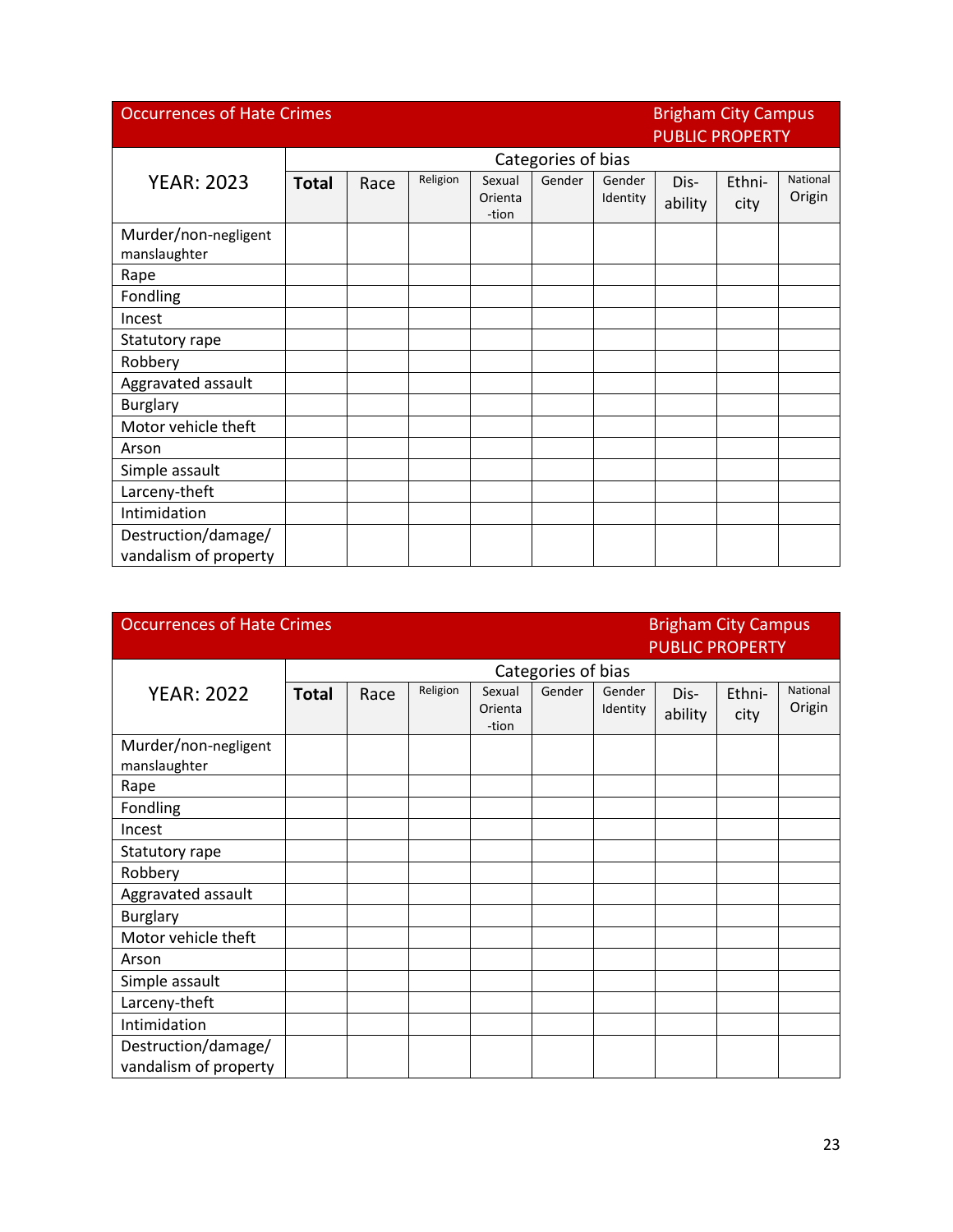| <b>Occurrences of Hate Crimes</b>            |              |                    |          |                            |        | <b>Brigham City Campus</b><br><b>PUBLIC PROPERTY</b> |                 |                |                    |  |
|----------------------------------------------|--------------|--------------------|----------|----------------------------|--------|------------------------------------------------------|-----------------|----------------|--------------------|--|
|                                              |              | Categories of bias |          |                            |        |                                                      |                 |                |                    |  |
| <b>YEAR: 2021</b>                            | <b>Total</b> | Race               | Religion | Sexual<br>Orienta<br>-tion | Gender | Gender<br>Identity                                   | Dis-<br>ability | Ethni-<br>city | National<br>Origin |  |
| Murder/non-negligent<br>manslaughter         | $\Omega$     | --                 |          |                            |        |                                                      |                 |                |                    |  |
| Rape                                         | $\Omega$     | --                 | --       | --                         | $-$    | $-$                                                  | $-$             | --             | --                 |  |
| Fondling                                     | 0            | --                 | --       | --                         | --     | --                                                   | --              | --             |                    |  |
| Incest                                       | $\mathbf{0}$ | $-$                | $-$      | --                         | $-$    | $-$                                                  | --              | $-$            | --                 |  |
| Statutory rape                               | $\mathbf 0$  | --                 | --       | --                         | $-$    | $-$                                                  | --              | $-$            | --                 |  |
| Robbery                                      | $\Omega$     | --                 | --       | --                         | --     | $-$                                                  | --              | $-$            | --                 |  |
| Aggravated assault                           | $\mathbf 0$  | --                 | $-$      | --                         | $-$    | $\overline{\phantom{a}}$                             | --              | --             | --                 |  |
| <b>Burglary</b>                              | $\mathbf 0$  | --                 | --       | --                         | $-$    | $\overline{\phantom{a}}$                             | --              | $-$            |                    |  |
| Motor vehicle theft                          | 0            | --                 | --       | --                         | --     | $-$                                                  | --              | $-$            |                    |  |
| Arson                                        | $\mathbf 0$  | --                 | --       | --                         | --     | $-$                                                  | --              | $-$            | --                 |  |
| Simple assault                               | $\mathbf 0$  | --                 | --       | --                         | --     | $\overline{\phantom{a}}$                             | --              | --             | --                 |  |
| Larceny-theft                                | 0            | --                 | --       | --                         | --     | --                                                   | --              | --             |                    |  |
| Intimidation                                 | $\mathbf 0$  | --                 | --       | --                         | $-$    | $\overline{\phantom{a}}$                             | --              | --             | --                 |  |
| Destruction/damage/<br>vandalism of property | $\mathbf 0$  |                    |          |                            |        |                                                      |                 |                |                    |  |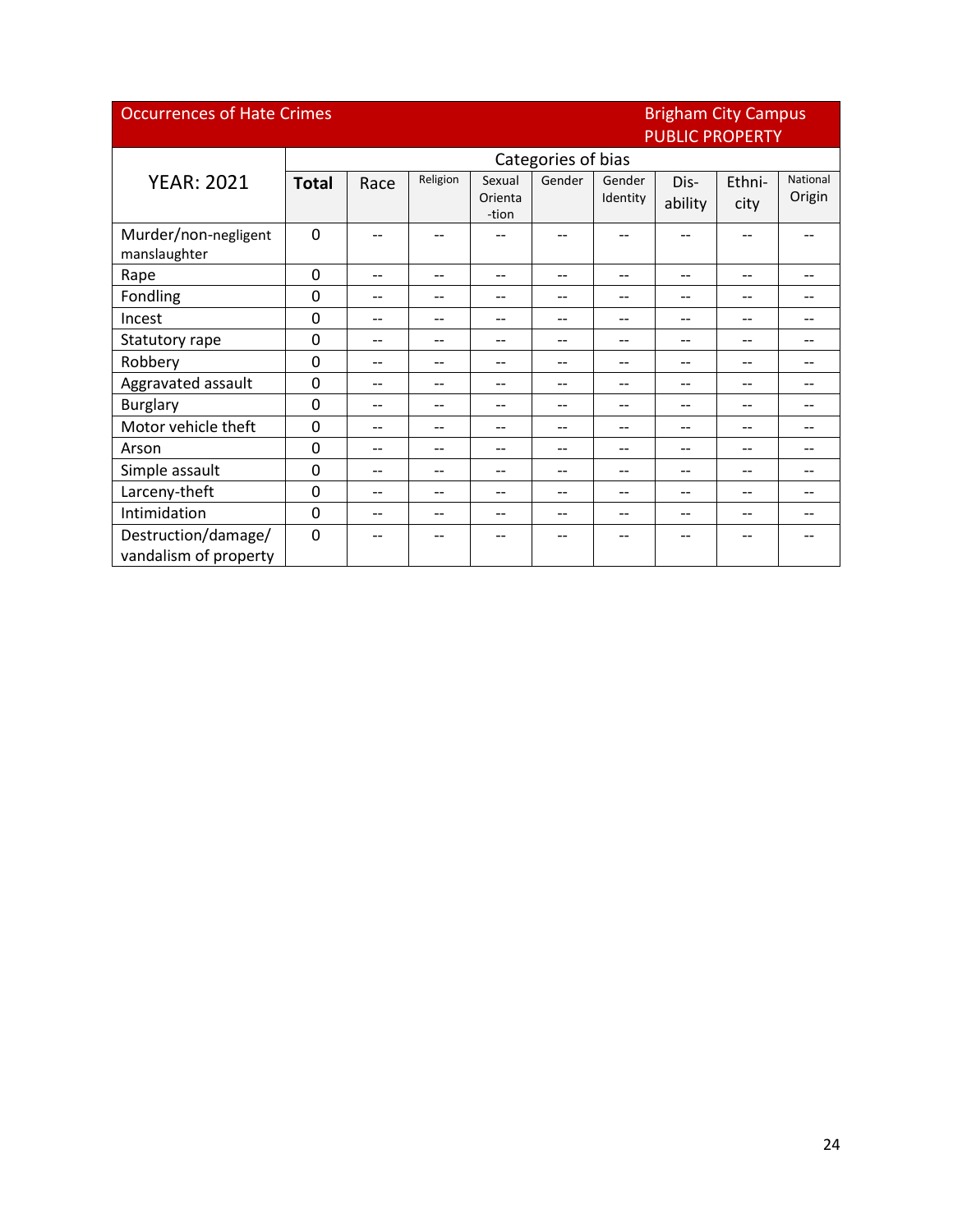The chart and notes on this page provide crime statistics as reported to the Department of Education for periods beginning July 1 and ending June 30. These statistics are included here for historical reference only. The annual security report to which these statistics were attached is no longer in use. As the required three most recently completed calendar years are disclosed the older statistics on this page shall be removed. Once calendar year 2023 is reported and disclosed the entirety of this page shall be removed from this report.

| Category                                          | <b>Fiscal Year</b><br>2018-19 | <b>Fiscal Year</b><br>2019-20 | <b>Fiscal Year</b><br>2020-21 |
|---------------------------------------------------|-------------------------------|-------------------------------|-------------------------------|
| <b>Parking Violations</b>                         | 8                             | 14                            | 3                             |
| Criminal Arrests & Citations (non-Drug & Alcohol) | 3                             | 1                             | 3                             |
| Criminal Arrests - Drug and Alcohol Related       | 1                             | $\overline{2}$                | 0                             |
| Larceny-Theft                                     | $\overline{2}$                | 1                             | 1                             |
| Simple Assault                                    | 0                             | 0                             | 0                             |
| Intimidation                                      | 0                             | <sup>0</sup>                  | <sup>0</sup>                  |
| Destruction, damage, vandalism of property        | 1                             | 3                             | 1                             |
| <b>Other Non-Criminal</b>                         | 77                            | 66                            | 9                             |
| Sexual Assault/Abuse                              | $\Omega$                      | $\Omega$                      | 0                             |
| Domestic Violence, Stalking, Dating Violence      | $\Omega$                      | $\Omega$                      | O                             |
| <b>Total Reportable Incidents</b>                 | 92                            | 87                            | 17                            |

NOTE: Reportable Incidents include numerous categories such as theft, accidents, fire alarms, disorderly conduct, burglary, etc. All arrests and citations were for petty offences (tobacco possession, etc.). No arrests or citations for the periods covered were made for serious offenses. Sexual assault prevention, reporting, and procedures are handled by the Title IX Coordinator (435-750- 3186), in cooperation with Logan City Police Department.

This report contains combined statistics for crimes occurring on campus at all the College's campuses as supplied by Logan City Police Department and noted by Brigham City Campus administration. For purposes of this page only - campus is defined as any building or property owned by the College or used by the College in direct support of educational programs.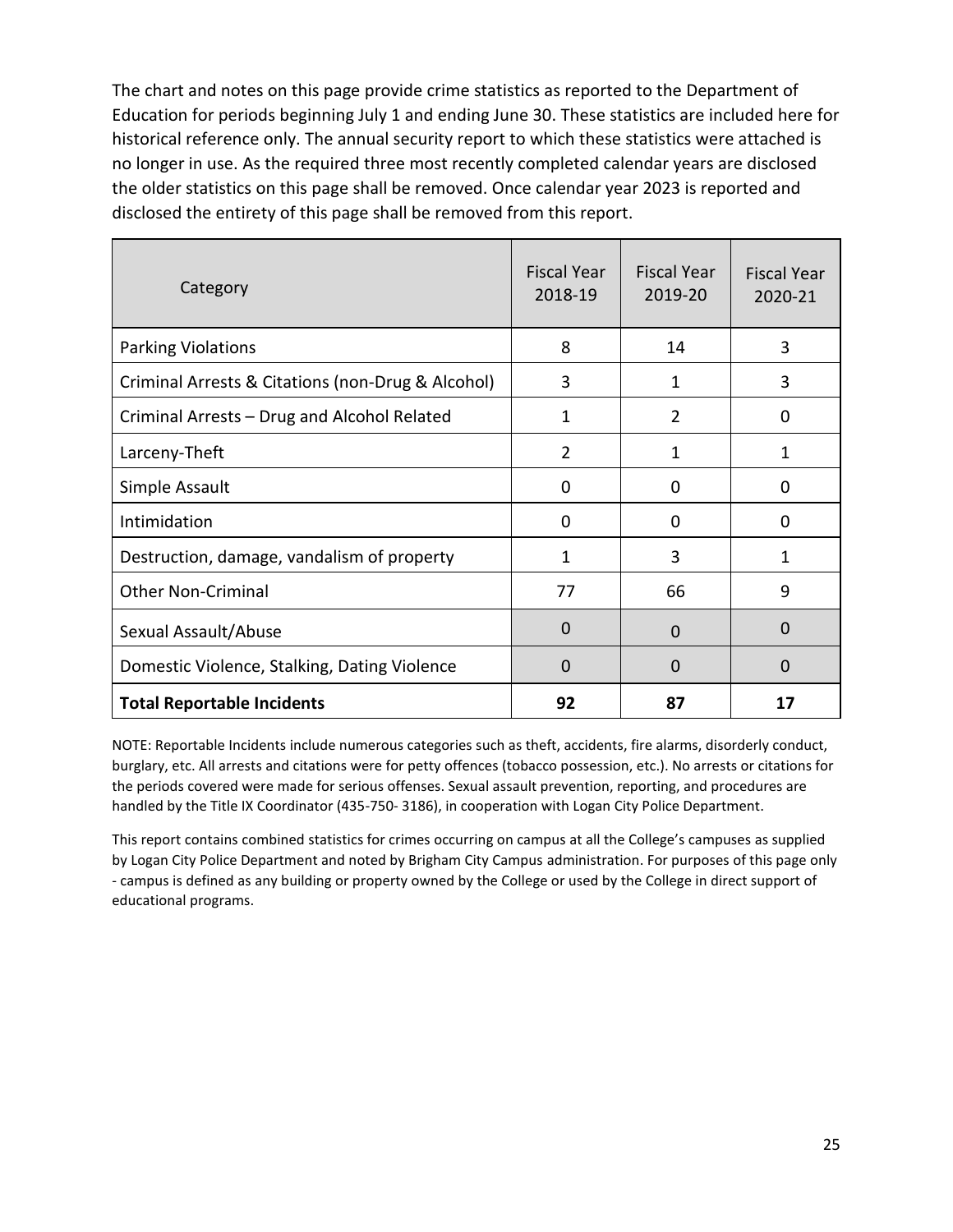#### **Reporting Crimes or Other Emergencies**

Reports of crimes or other emergencies occurring on Clery Geography may be made directly to College staff members or administration, other campus security authorities, or to the local police department, the College's security officer, or the Risk Management Coordinator. Victims or witnesses may report crimes on a voluntary, confidential basis for inclusion in the annual disclosure for crime statistics. To report Clery crimes on campus or other emergencies, call –

| Receptionist                                                                | 435-753-6780               |
|-----------------------------------------------------------------------------|----------------------------|
| 1301 North 600 West, Logan                                                  | Logan Campus Main building |
| Faculty & Staff Administrative Assistant for Logan Campus-West 435-753-4708 |                            |
| 1410 North 1000 West, Logan                                                 | Logan Campus West building |
| <b>Security Officer</b>                                                     | 435-750-3103               |
| Risk Management Committee Chair                                             | 435-750-3255               |
| Director of Facilities                                                      |                            |
| <b>Student Services</b>                                                     | 435-750-3186               |
| <b>Associate Vice President for Student Services</b>                        |                            |
| Logan City Police Department (Emergency)                                    | 911                        |
| Logan City Police Department (Non-Emergency)                                | 435-716-9300               |
|                                                                             |                            |
| Administrative Assistant for Brigham City Campus                            | 435-734-0614               |
| 325 West 1100 South, Brigham City                                           | <b>Brigham City Campus</b> |
| <b>Brigham City Police Department (Emergency)</b>                           | 911                        |
| Brigham City Police Department (Non-Emergency)                              | 435-734-6650               |

Current policies regarding procedures and facilities for students and others to report criminal actions and other emergencies occurring on campus and policies concerning the institution's response to such reports are noted throughout this report. All of the College's policies are published on the Plans, Policies, & Procedures page of the College's website <https://btech.edu/about-us/policies-2/>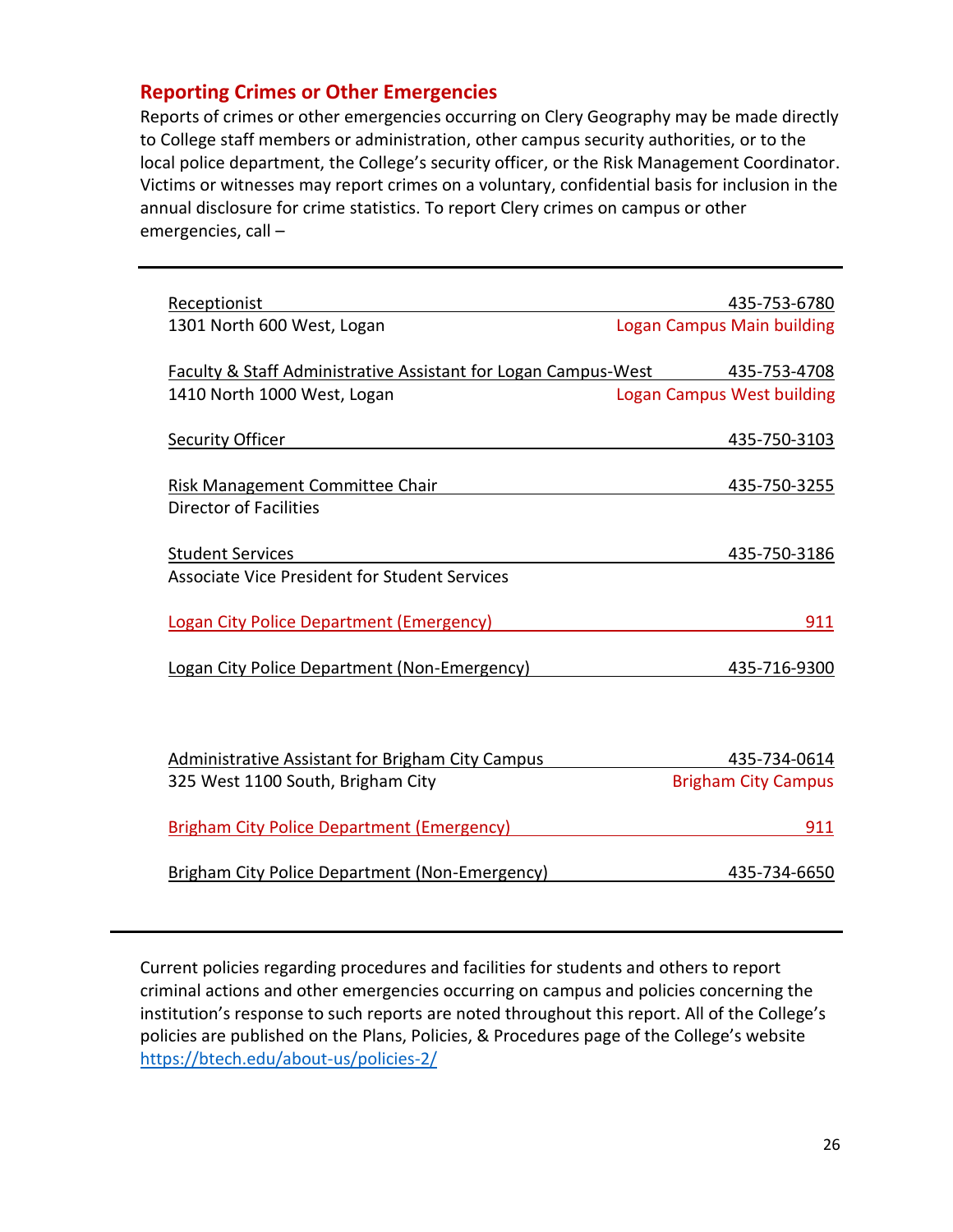#### **Security of and Access to Campus Facilities**

During business hours, the College is open to students, parents, employees, contractors, visitors, and guests. Doors are locked during non-business hours. Entry to the College after hours is limited to employees via an electronic access control system.

Safeguarding of college property against loss or misuse is the responsibility of every employee. Policy 300.344 Personal Use and Security of College Property describes allowable access to and security of campus facilities, and may be found on the Plans, Policies, & Procedures page of the College's website <https://btech.edu/about-us/policies-2/>

**Maintenance of Campus Facilities** – The College maintains a preventive maintenance program for facilities, including the outside lighting system on its campuses. Maintenance work orders are generated and completed in a timely manner. Trees and shrubbery are trimmed to keep pathways and field of view reasonably free from obstruction.

Additionally, building maintenance staff make regular rounds of each building repairing infrastructure, security lights, locks, chains, and other potential vulnerabilities. The SRO or Logan City Police Department may conduct occasional after-hours patrol of the Logan Campus buildings and property to help ensure overall security of the facility. Brigham City Police Department may offer the same service to our Brigham City Campus.

#### **Security Enforcement Authority**

The Logan Campus is within the jurisdiction of the Logan City Police Department which is responsible for law enforcement and handling of criminal activities on campus. The Logan City Fire Department is responsible for responding to fire and HAZMAT emergencies on campus. The Brigham City Campus is within the jurisdiction of the Brigham City police and fire departments, which are responsible for the enforcement of and response to related incidents there. Police officers in both cities are dedicated to the enforcement of state and federal laws without favoritism or bias.

The College collaborates with the Logan City Police Department in order to more fully provide for the law enforcement and security needs specific to the Logan Campus. This partnership is done by way of a Memorandum of Understanding and annual renewal of contract with the police department. The police department provides a liaison, or sworn police officer, who is designated as the SRO to the Logan Campus. The SRO is the primary point of contact for police services and campus presence at the Logan Campus and is generally available during regular school hours. For police services when the SRO is unavailable, or for emergencies, the 911 system is used.

#### **Accurate and Prompt Reporting of Crimes**

Victims of crime are encouraged to file a report. Filing a report accurately and promptly enhances campus safety by allowing the College to keep a more correct record of crimes, determine whether a pattern of crime exists, and alert the campus community of potential dangers.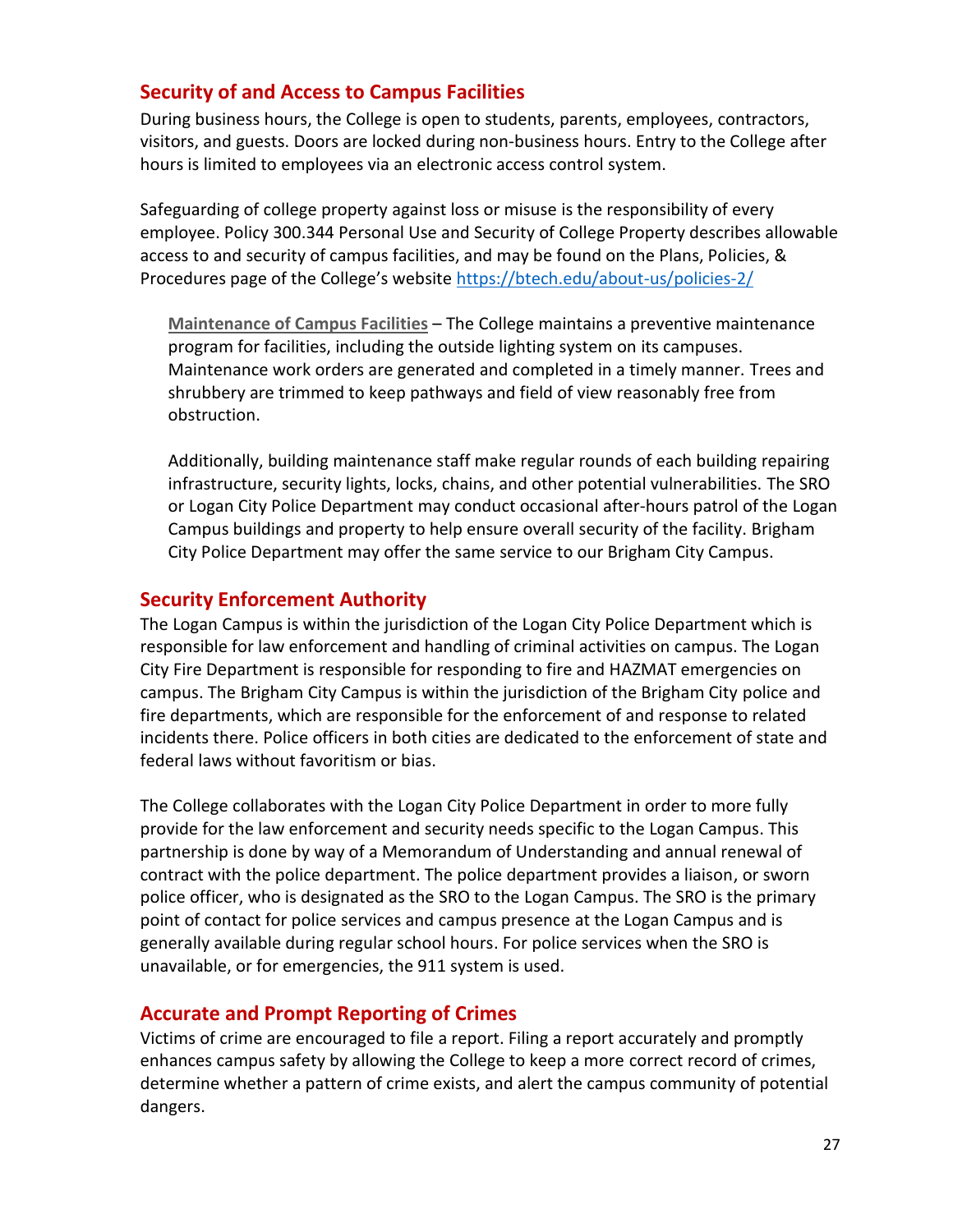Reporting crime to law enforcement is essential to the apprehension and arrest of criminals. College students, faculty and staff are encouraged to report criminal and suspicious activity occurring on campus immediately even when the victim elects not to or is unable to make such a report.

The College does not tolerate sexual assault in any form. Reports of sexual assault offenses may be made to the College's assigned SRO, the Risk Management Committee Chair, the Human Resources office, local law enforcement agencies, the student services office, any program director, faculty member, or any staff member. Sexual assault offenses can be addressed both through the Colleges administrative procedures and through the criminal justice system. Any criminal proceeding is entirely separate from administrative proceedings of the College. Campus authorities may assist victims in notifying law enforcement authorities.

Law enforcement officers are trained in the proper identification, collection, and preservation of evidence, which is essential to the successful prosecution of most criminal offenses. It is crucial that the police department be contacted as soon as possible to assist in proving the crime occurred. Reporting the crime to law enforcement also allows action that may prevent further victimization, can lead to the apprehension of the suspect, and provides the opportunity to have the incident documented for more accurate statistical recording.

If a person does not wish to make a report to the police, they are still encouraged to seek professional medical advice. Victims are encouraged to consider filing a confidential report with the College for purposes of inclusion in the annual disclosure of crime statistics. These reports may be made to faculty, associate vice presidents, and staff who may act as confidential resources to discuss sexual assault offenses without triggering a report to the Title IX Coordinator or other campus security authority. Please note that health-care providers are legally required to report cases of suspected sexual or physical assault to law enforcement.

#### **Pastoral and Professional Counselors**

A pastoral counselor is associated with a religious order or denomination, who is recognized by that religious order or denomination as someone who provides confidential counseling and is functioning within the scope of that recognition as a pastoral counselor. A professional counselor is a person whose official responsibilities include mental health counseling to members of the institution's community and who is functioning within the scope of the counselor's license or certification.

Pastoral and professional counselors, when they deem it appropriate, are encouraged to inform the persons they are counseling of any procedures to report crimes on a voluntary, confidential basis for inclusion in the annual disclosure of crime statistics. An institution is not required to report statistics for crimes reported to a pastoral or professional counselor.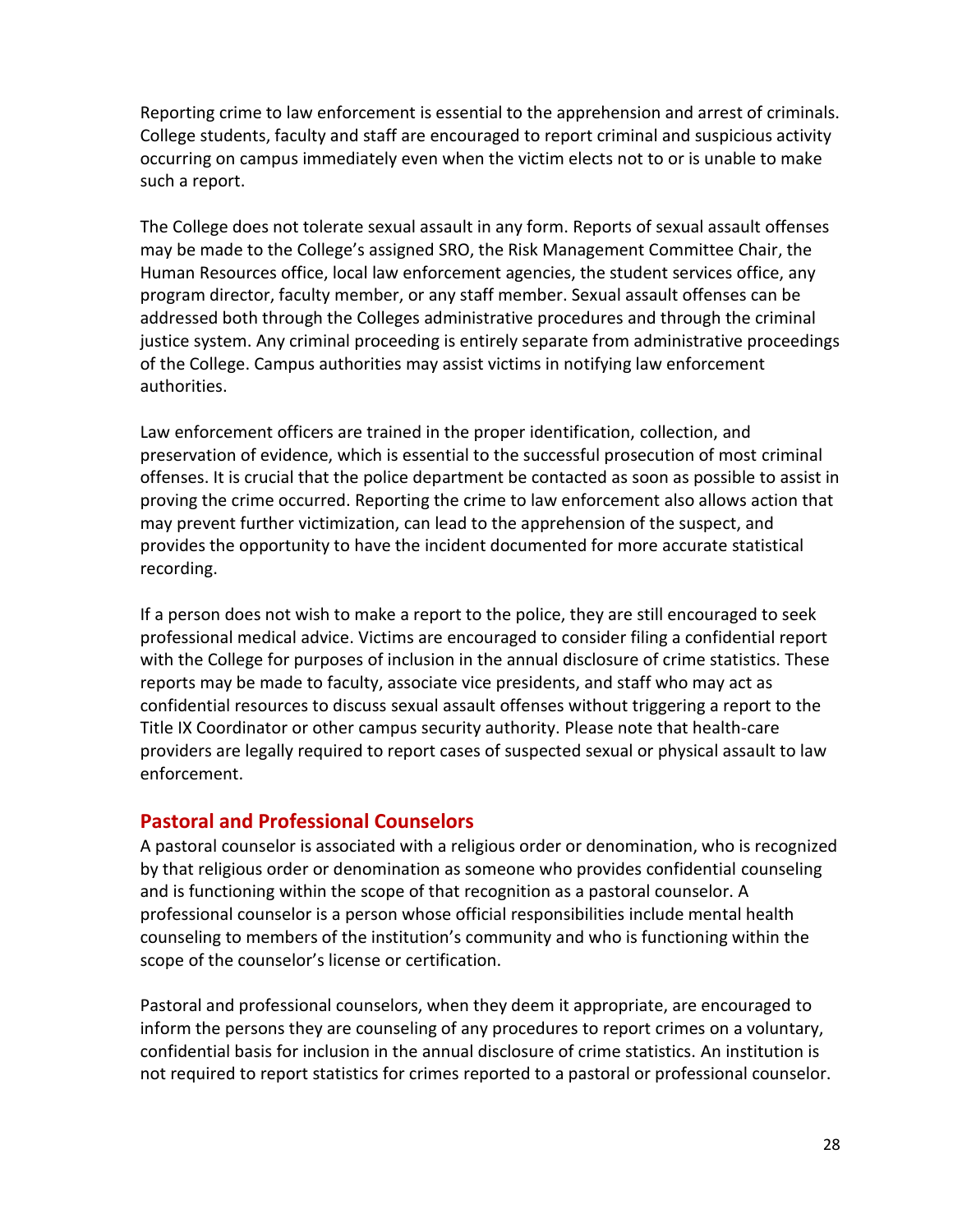#### **Campus Safety and Crime Prevention Education**

The College actively participates in efforts to educate the campus community about crime awareness and personal safety. Presentations on various related topics are provided for students and employees at least annually and anytime upon request. Presentations and workshops covering a variety of topics are available including office and classroom safety, workplace violence, internal threat and active shooter training, and emergency evacuation training. Information is also available on the Colleges website as described throughout this document.

All members of the campus community are encouraged to take responsibility for their own safety and assist others when possible. Students and employees are encouraged to use common sense, be proactive, and take precautions.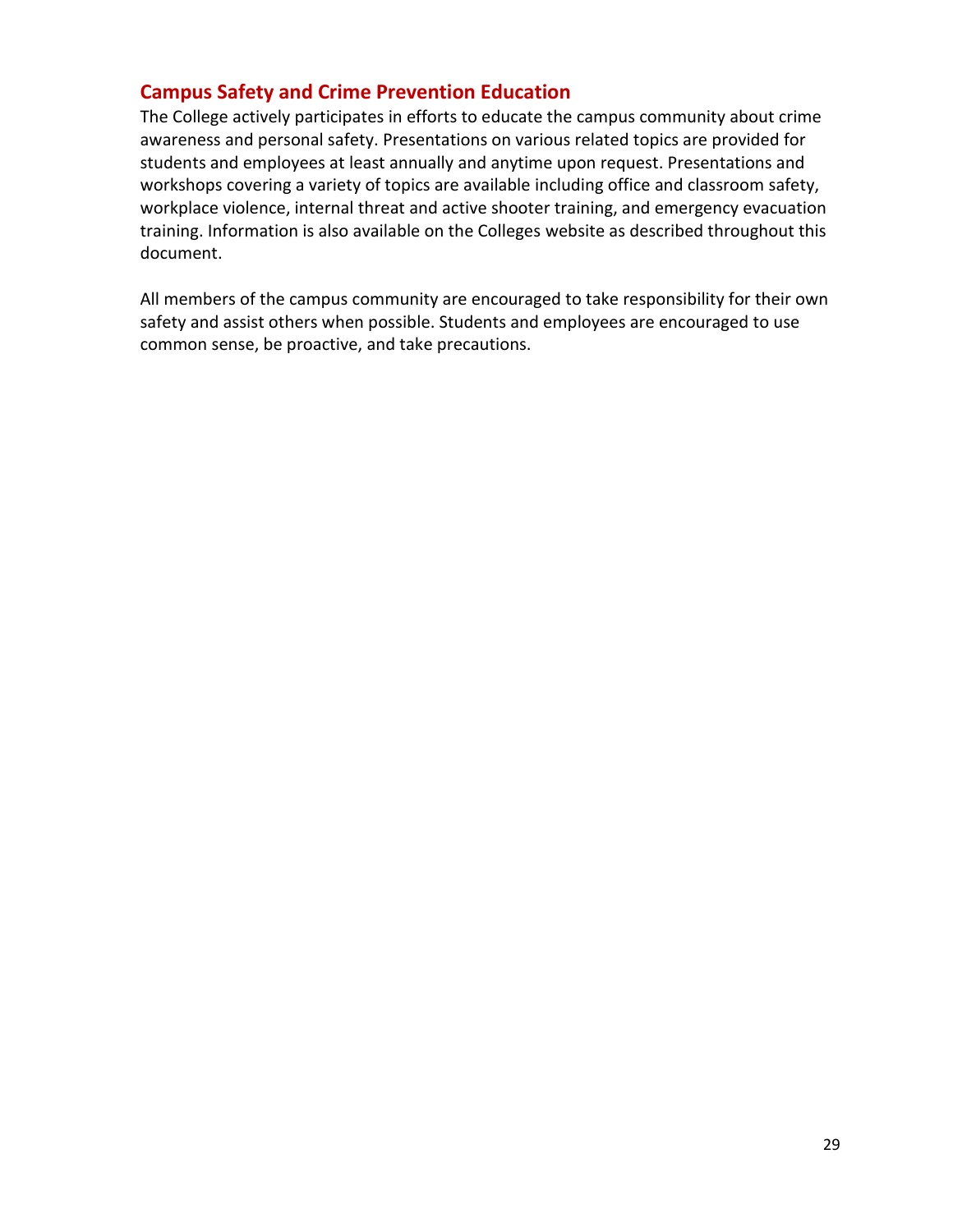# **Statements of Policy**

Institutions are required to include in this report several statements of policy that cover a range of campus safety and crime prevention topics, and that address institutional programs to prevent dating violence, domestic violence, sexual assault, and stalking, as well as procedures the College will follow when one of these crimes is reported. These statements are included throughout the body of this report or its references under the appropriate heading. Additionally, the following statements are provided here as required--

The College uses training, educational programs, and campaigns that offer safe and positive options for bystander intervention that may be carried out by an individual to prevent harm or intervene when there is a risk of domestic violence, dating violence, sexual assault, or stalking.

#### **BYSTANDER INTERVENTION STRATEGIES**

If you see something, do something. Remember the 4 Ds of bystander intervention:

- **Direct** Intervene in the moment to prevent a problem from happening. Speak up and address inappropriate behaviors head on.
- **Distract** Do something to disrupt the situation without directly confronting the offender. For example, start an unrelated conversation.
- **Delegate** Alert other people to the situation and ask for their assistance. The more people who are aware and able to help, the better.
- **Delay** Take a moment to figure out your best course of action. Be sure to check in or follow up later.

Information is provided on risk reduction to recognize warning signs of abusive behavior and how to avoid potential attacks, decrease perpetration and bystander inaction, and increase empowerment for victims in order to promote safety.

#### **RISK REDUCTION STRATEGIES**

A person can take precautions, yet still experience violence. Reduce risk by incorporating these and other practices:

- Use the buddy system
- Walk and park in well-lit areas
- Lock your doors; secure your personal belongings (keys, wallet, phone)
- Trust your instincts
- Don't be afraid to make a scene if you feel uncomfortable or unsafe
- Learn how to protect or defend yourself by taking an assertive training or selfdefense course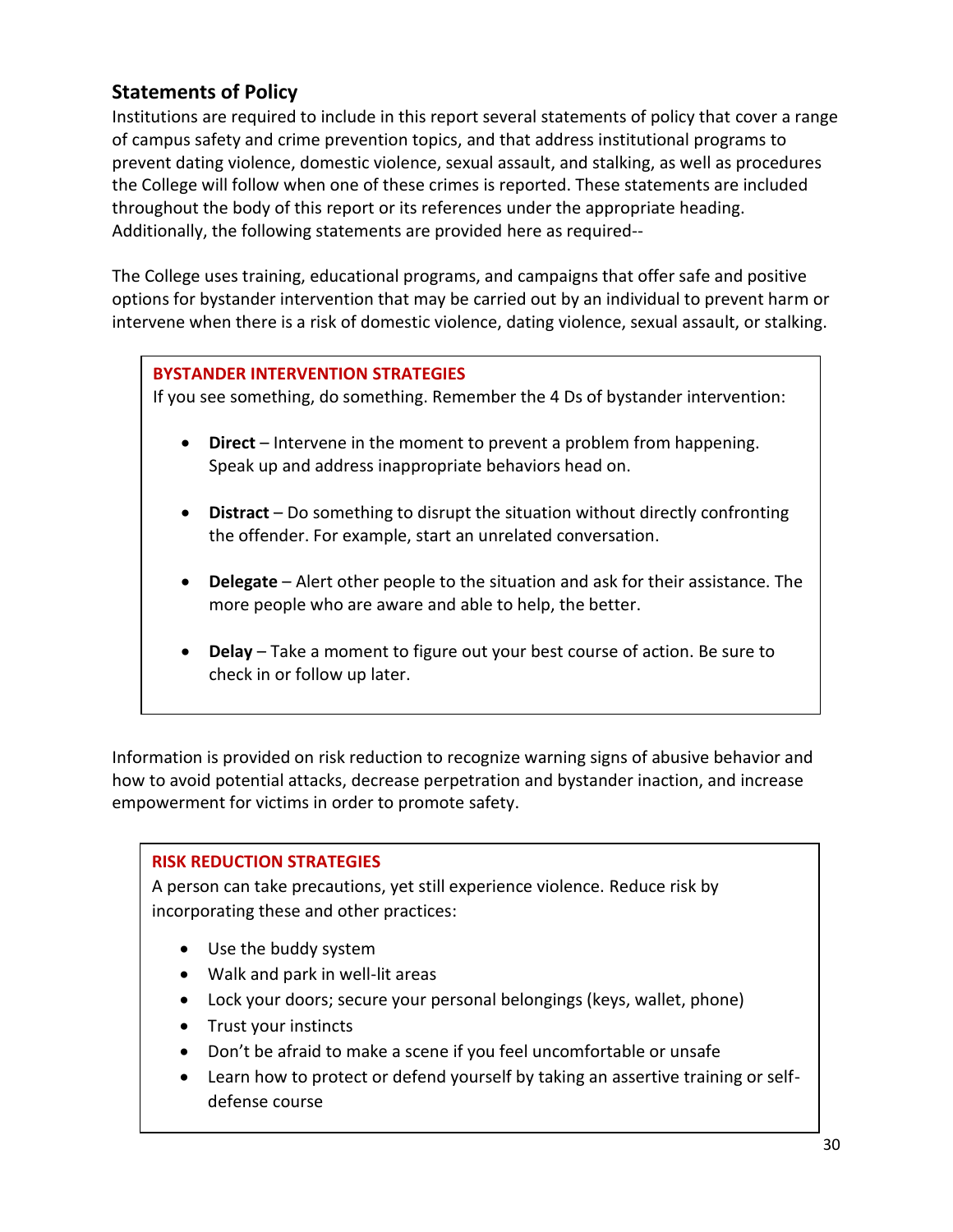The College encourages accurate and prompt reporting of all crimes to the SRO, other campus security authorities, or local law enforcement officials.

In cases of alleged dating violence, domestic violence, sex offenses, or stalking occurring within Clery Geography, the College will follow policy 500.533 Title IX and Protection from Sex Discrimination. As outlined in policy, or in addition to, proceedings will include:

- 1) a description of the types of proceedings (and how they are determined), the steps, timelines, decision making process, and how to file a complaint
- 2) the standard of evidence that will be used
- 3) the list of possible sanctions
- 4) protective measures that the school may offer to the victim following an allegation of dating violence, domestic violence, sexual assault, or stalking
- 5) a prompt, fair, and impartial process

Proceedings will be

- $\circ$  conducted by officials who receive annual training on the related issues and who do not have a conflict of interest or bias for or against the accuser or the accused
- $\circ$  conducted in a manner that is consistent with school policies and is transparent to the accuser and the accused. Proceedings will include timely notice of meetings at which the accuser or accused, or both, may be present; and provide timely and equal access to the accuser, the accused, and appropriate officials to any information that will be used during informal and formal disciplinary meetings and hearings
- $\circ$  completed within reasonably prompt timeframes that include a process that allows for the extension of timeframes for good cause
- 6) assurance that the accuser and accused will have the same opportunities to have others present, including an advisor of the individual's choosing, in any disciplinaryrelated proceeding; and
- 7) the requirement of simultaneous written notification to both parties of any timeline extension allowance, the result of the proceedings, process for appeal, any change to the result, and when such findings become final.

Advisor, proceeding, and result are used according to the definitions outlined in 34 CFR 668.46(k)(3)(ii), (iii), and (iv).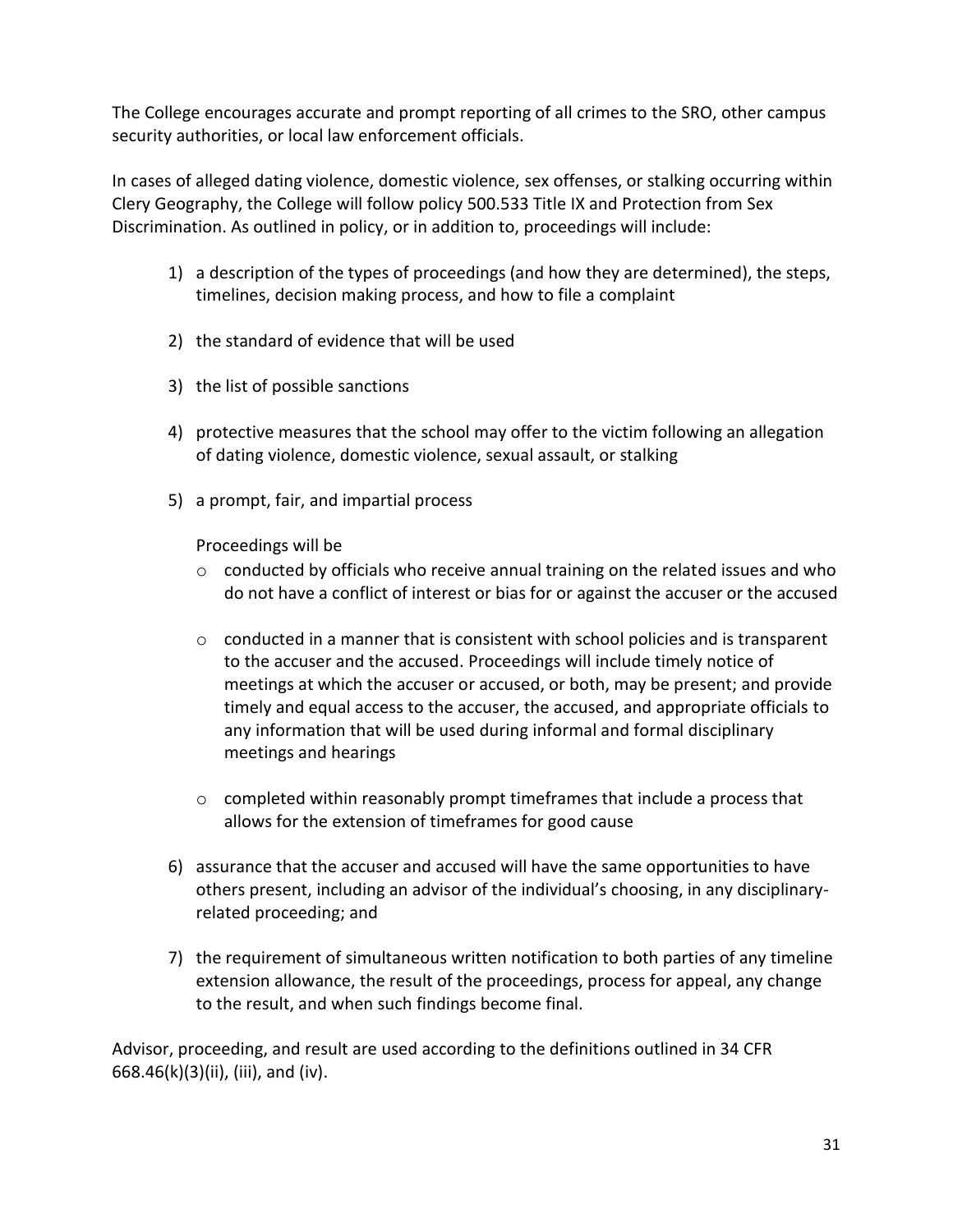**Advisor** means any individual who provides the accuser or accused support, guidance, or advice.

**Proceeding** means all activities related to a non-criminal resolution of an institutional disciplinary complaint, including, but not limited to, factfinding investigations, formal or informal meetings, and hearings. *Proceeding* does not include communications and meetings between officials and victims concerning accommodations or protective measures to be provided to a victim.

**Result** means any initial, interim, and final decision by any official or entity authorized to resolve disciplinary matters within the institution. The result must include any sanctions imposed by the institution. Notwithstanding section 444 of the [General Education](https://www.law.cornell.edu/topn/general_education_provisions_act)  [Provisions Act](https://www.law.cornell.edu/topn/general_education_provisions_act) [\(20 U.S.C. 1232g\)](https://www.law.cornell.edu/uscode/text/20/1232g), commonly referred to as the Family Educational Rights and [Privacy Act](https://www.law.cornell.edu/topn/privacy_act) (FERPA), the result must also include the rationale for the result and the sanctions.

The schools' procedures ensure that the school, an officer, employee, or agent of the school, does not retaliate, intimidate, threaten, coerce, or otherwise discriminate against any individual for exercising their rights or responsibilities under any provision outlined in 34 CFR 668.46

The College will protect the confidentiality of victims and other necessary parties, and any accommodations or protective measures provided to the victim. This will be done while completing publicly available recordkeeping by withholding identifying information about the victim to the extent permissible by law.

The College will provide written notification to students and employees about existing counseling, health, advocacy, and other services available for victims at the College and within the community. If desired, the victim may request a change in their academic or working situation, or protective measures.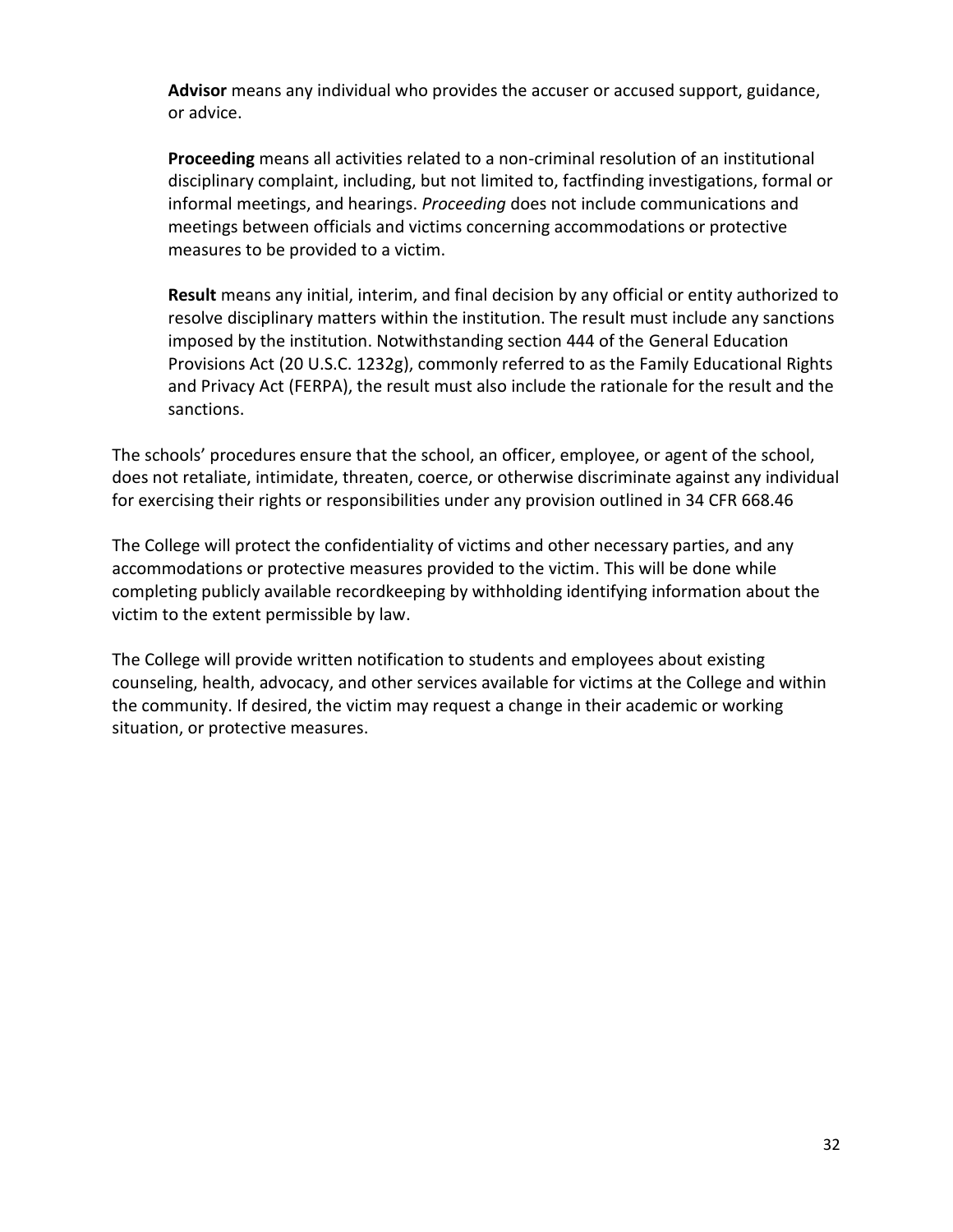# **The Daily Crime Log**

The College's SRO and the Associate Vice President for Student Services are responsible for creating, maintaining, and making available an easily understood daily crime log for crimes occurring within the Logan Campus's Clery Geography. The crime log includes the nature, date, time, general location of each crime (including Clery Crimes), and the disposition of the complaint, if known. Hate crimes are recorded by category of bias that motivated the crime. See Part I of this report for Clery Crimes and definitions and categories of bias.

Entries must be made within two business days of the report of the information, unless the disclosure is prohibited by law or would jeopardize the confidentiality of the victim. Information (nature, date, time, general location of crime, disposition of complaint) may be withheld if there is clear and convincing evidence that releasing it would jeopardize an ongoing criminal investigation or safety of the individual, cause the suspect to flee or evade detection, or result in the destruction of evidence. Any withheld information is disclosed once the adverse effect is no longer likely to occur.

Crime log for the most recent 60-day period is open to the public for inspection during normal business hours. Any portion of the log older than sixty days will be available within two business days of a request for public inspection.

## **Annual Fire Safety Report and Fire Log**

Any institution that maintains on-campus housing facilities must publish an Annual Fire Safety Report and maintain a fire log. The College does not maintain on-campus housing at any of its campuses.

## **Emergency Notifications and Timely Warnings**

The College will notify the campus community upon confirmation of a significant emergency or dangerous situation involving an immediate threat to the health or safety of students or employees occurring on campus. The College provides emergency notifications and timely warnings based upon the circumstances of the emergency and has procedures in place to disseminate information to the larger community. These procedures are outlined in the College's Campus Health and Safety Emergency Response booklet. This booklet provides the framework for an organized response to various emergencies and includes titles of the person or persons or organizations responsible for carrying out actions. This booklet is posted in all classrooms, shops, and offices near fixed-line telephones and in other key locations throughout campus. The College will comply with emergency notifications and timely warnings requirements for each separate campus.

The College will --in a manner that is timely and that withholds as confidential the names and other identifying information of victims, and that will aid in the prevention of similar crimes- report to the campus community on covered crimes, that are reported to a campus security authority, and are considered by the school to represent a threat to students and employees. The school will provide adequate follow-up information to the community as needed.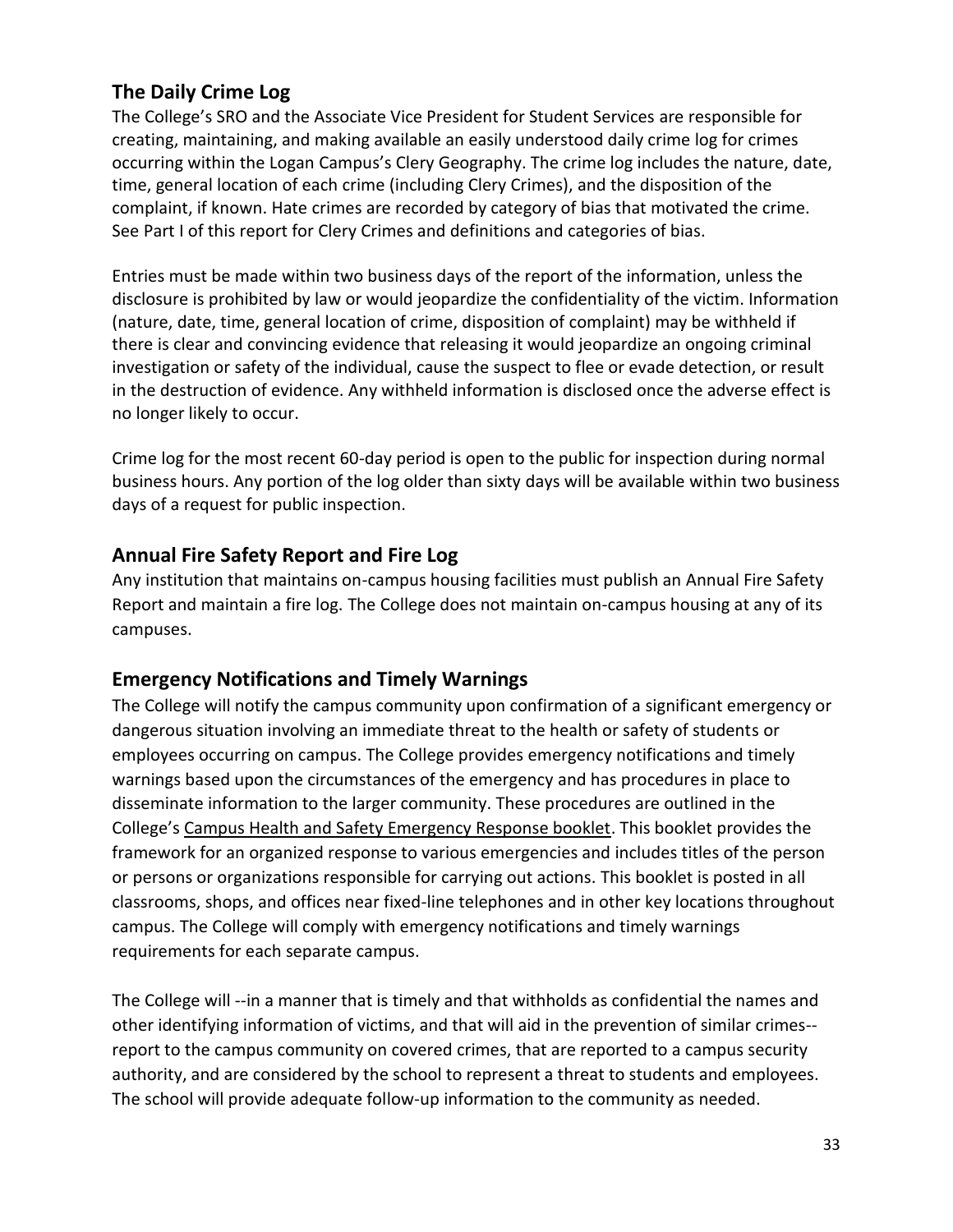College administration is responsible for carrying out actions and without delay will –

**Confirm** significant emergencies or dangerous situations, and accounting for the safety of the community,

**Determine** the appropriate community to notify and the content of the notification, including the withholding as confidential the names and other identifying information of victims; and

**Initiate** the notification system, unless such notification will compromise efforts to assist a victim or contain, respond to, or mitigate the emergency.

**Emergency notifications** are required to provide immediate notification to the campus community upon confirmation of a significant emergency or dangerous situation occurring on campus that involves an immediate threat to the health or safety of students or employees. This notification may include the entire campus or be limited to a specific area deemed at risk.

At a glance, the following identify an emergency notification:

- o A significant emergency or dangerous situation
- o Triggered by an event that is occurring or imminently threatening campus
- o The event occurs only on campus
- $\circ$  Notification is issued immediately upon confirmation of the situation

**Timely warnings** are required for all Clery Act Crimes that occur on Clery Geography that are reported to campus security authority or local law enforcement and are considered by the College to represent a serious or ongoing threat to students and employees. Should a serious or ongoing threat be determined, a warning will be issued to all staff and students.

At a glance, the following identify a timely warning:

- o A Clery crime, reported to campus security authority or local police
- $\circ$  Triggered by crimes that occurred and represent serious or ongoing threat
- o The event occurs anywhere on Clery Geography
- o Warning is issued as soon as information is available

The College issues notifications and warnings to the campus community by using a campus alert system that sends voice, text, and email messages to students, faculty, and staff. This system is tested at least annually. Tests may be announced or unannounced.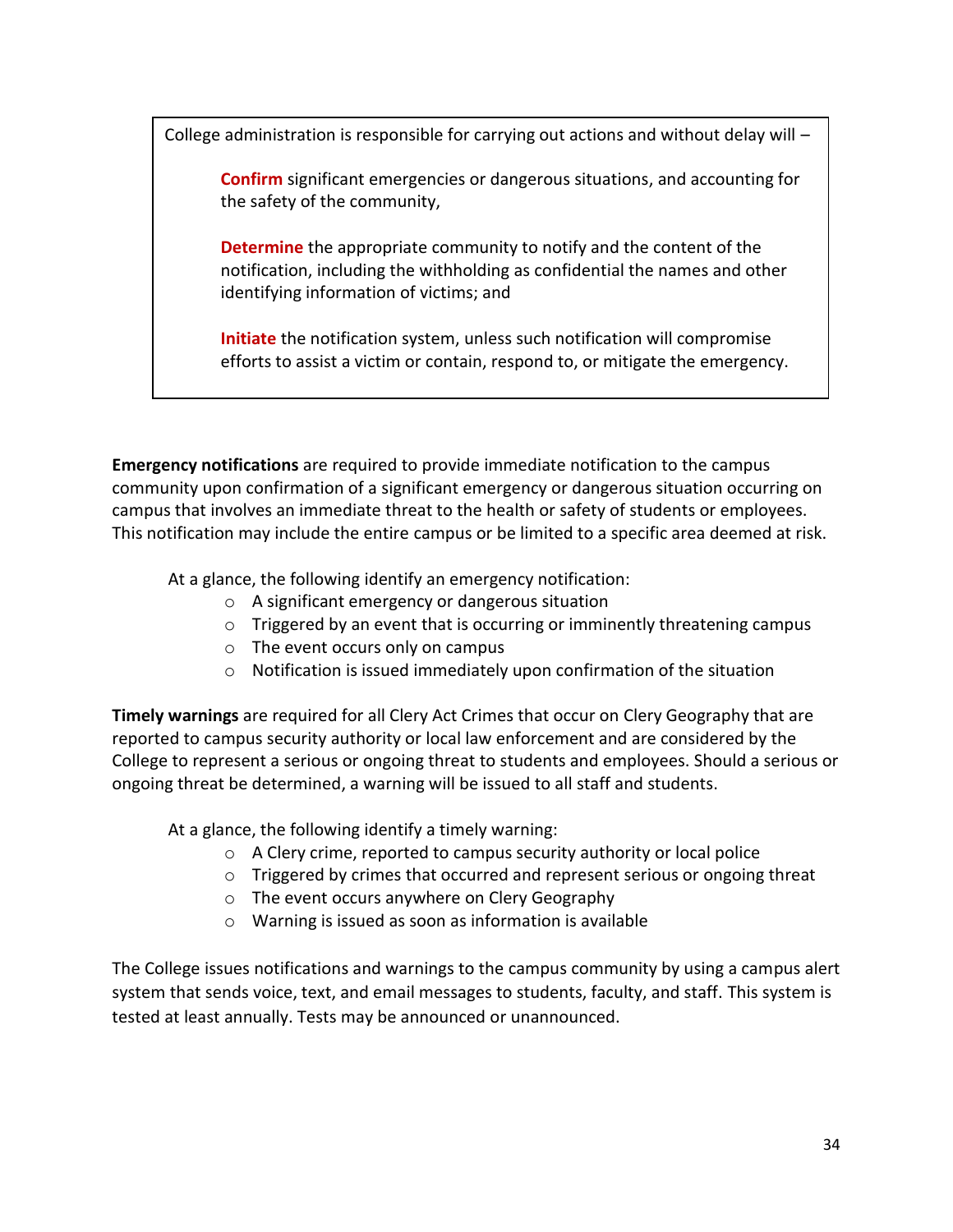#### **DEFINITIONS**

- **Business day**  Monday through Friday, excluding any day when the institution is closed
- **Bystander Intervention** means safe and positive options that may be carried out by an individual or individuals to prevent harm or intervene when there is a risk of dating violence, domestic violence, sexual assault, or stalking
- **Campus security authority** includes campus police or security department personnel, individuals with security related responsibilities, and individuals or organizations identified in institutional security policies as an individual or organization to which students and employees should report criminal offenses. This authority may also include an official "who has significant responsibility for student and campus activities." A campus security authority for Clery purposes includes employees who meet the definition of "any official…who has the authority to institute corrective measures" for Title IX purposes under 34 CFR 106.30(a)
- **Clery** (nickname) Refers to the Jeanne Clery Disclosure of Campus Security Policy and Campus Crime Statistics Act (long title) and is a federal statute requiring colleges and universities participating in federal financial aid programs to maintain and disclose campus crime statistics and security information. Named after Lehigh University (Pennsylvania) student, Jeanne Clery, who was raped and murdered in her dorm room in 1986, this act is intended to protect students by forcing schools to be transparent about campus crimes
- **Clery Geography**  institutions are required to record crimes by location as defined in regulation. See Part II: Clery Geography of this report for more information
- **Code** refers to Title 20 of United States Code and/or Code of Federal Regulations Title 34 as referenced in the SOURCES section of this report
- **College**  means Bridgerland Technical College
- **Consent** in reference to sexual activity, it is an understandable exchange of words or actions, which indicate a willingness to participate in mutually agreed upon sexual activity. Consent is as easy as FRIES: Agreement must be freely given, is reversible, informed, enthusiastic, and specific. A lack of "no" is not consent. There is no consent in the presence of coercion, incapacitation, force, or where the sexual activity violates state law relating to age of consent
- **Covered crimes** are crimes defined as Clery crimes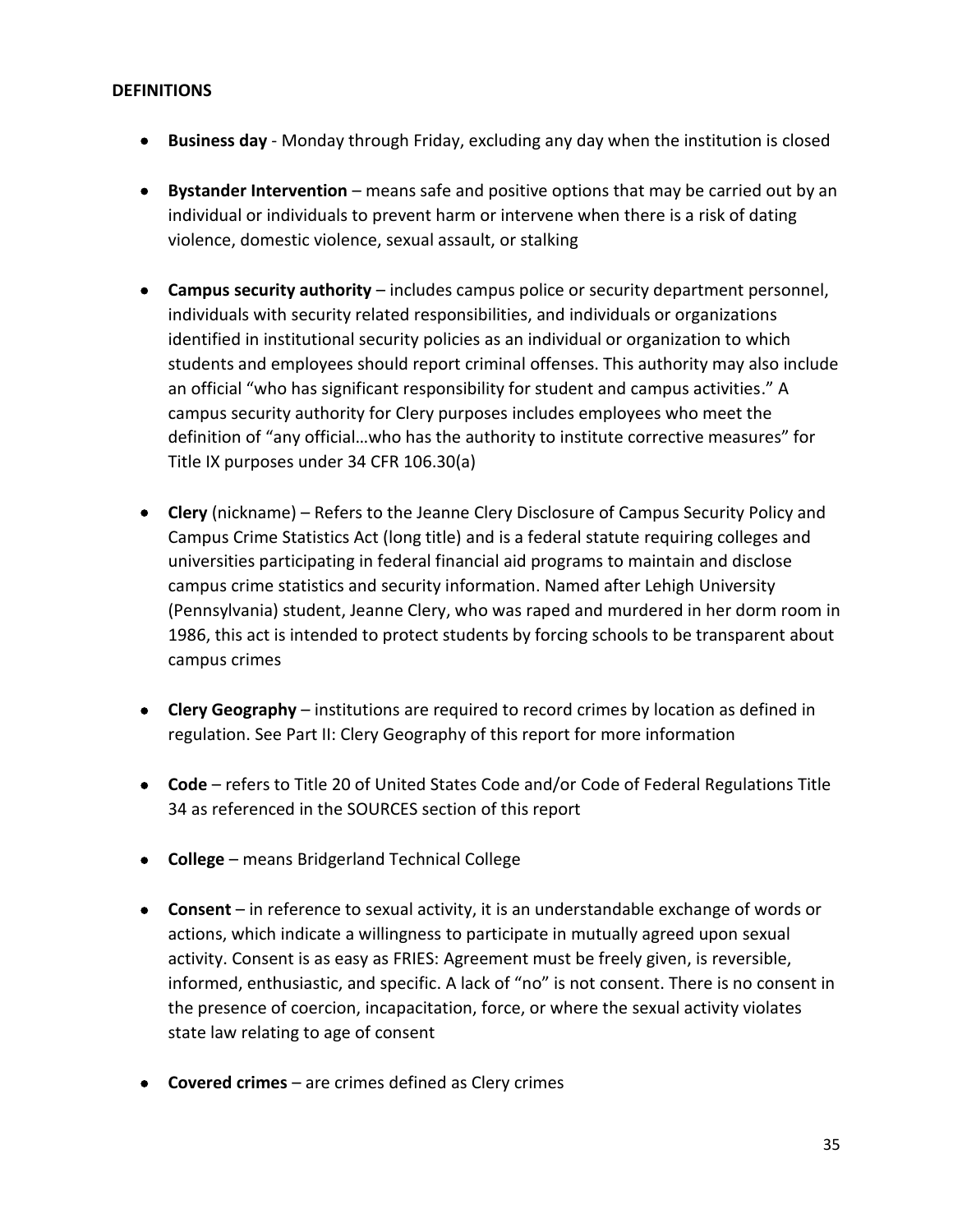- **Crime Statistics** covered crimes that must be included, reported, and disclosed
- **Department of Education** An office of the federal government the US Department of Education oversees the nations education system by establishing policy for, administering, and coordinating most federal assistance to education, collecting data on US schools, and enforcing federal educational laws regarding privacy and civil rights
- **Federal Bureau of Investigation's (FBI) Uniform Crime Reporting (UCR) program** A nationwide cooperative statistical effort in which city, university and college, county, State, Tribal, and federal law enforcement agencies voluntarily report data on crimes brought to their attention. The UCR program serves as the basis for the definitions of crimes and the requirements for classifying crimes
- **Hierarchy Rule** for examples, discussion, and more information, see the FBI's UCR program Summary Reporting System User Manual
- **Institution**  means Bridgerland Technical College
- **Program(s)** comprehensive, intentional, and integrated programming, initiatives, strategies, and campaigns intended to end dating violence, domestic violence, sexual assault, and stalking. Programs include both primary and ongoing prevention and awareness
- **Reasonably contiguous** refers to a building or property owned or controlled by the college that is in a location that the college and students consider to be, and treat as, part of campus
- **Risk reduction**  means options designed to decrease perpetration and bystander inaction, and to increase empowerment for victims in order to promote safety and help individuals and communities address conditions that facilitate violence
- **School**  means Bridgerland Technical College
- **School resource officer (SRO)** A sworn police officer assigned by the local law enforcement agency as a designated point of contact and liaison to the school
- **Sexual Assault** in this report includes dating violence, domestic violence, sex offenses, and stalking. The terms sexual assault and sex offenses may be used interchangeably
- **Sexual Harassment** in this report includes dating violence, domestic violence, sexual assault/sex offenses, and stalking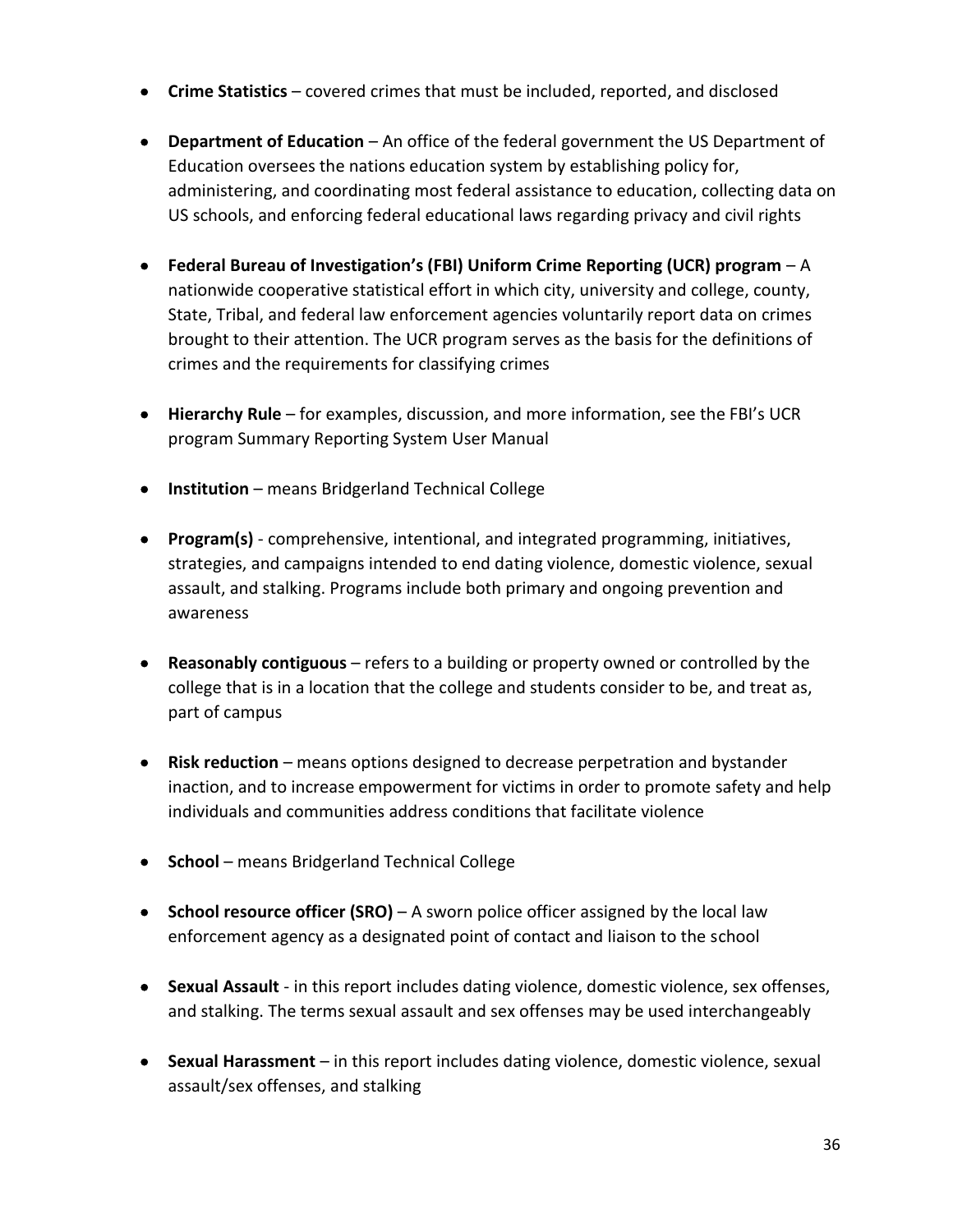- **Test** Regularly scheduled drills, exercises, and appropriate follow-through activities designed for the assessment and evaluation of emergency plans and capabilities
- **VAWA** refers to the Violence Against Women Act which requires that certain crimes be included as a covered crime